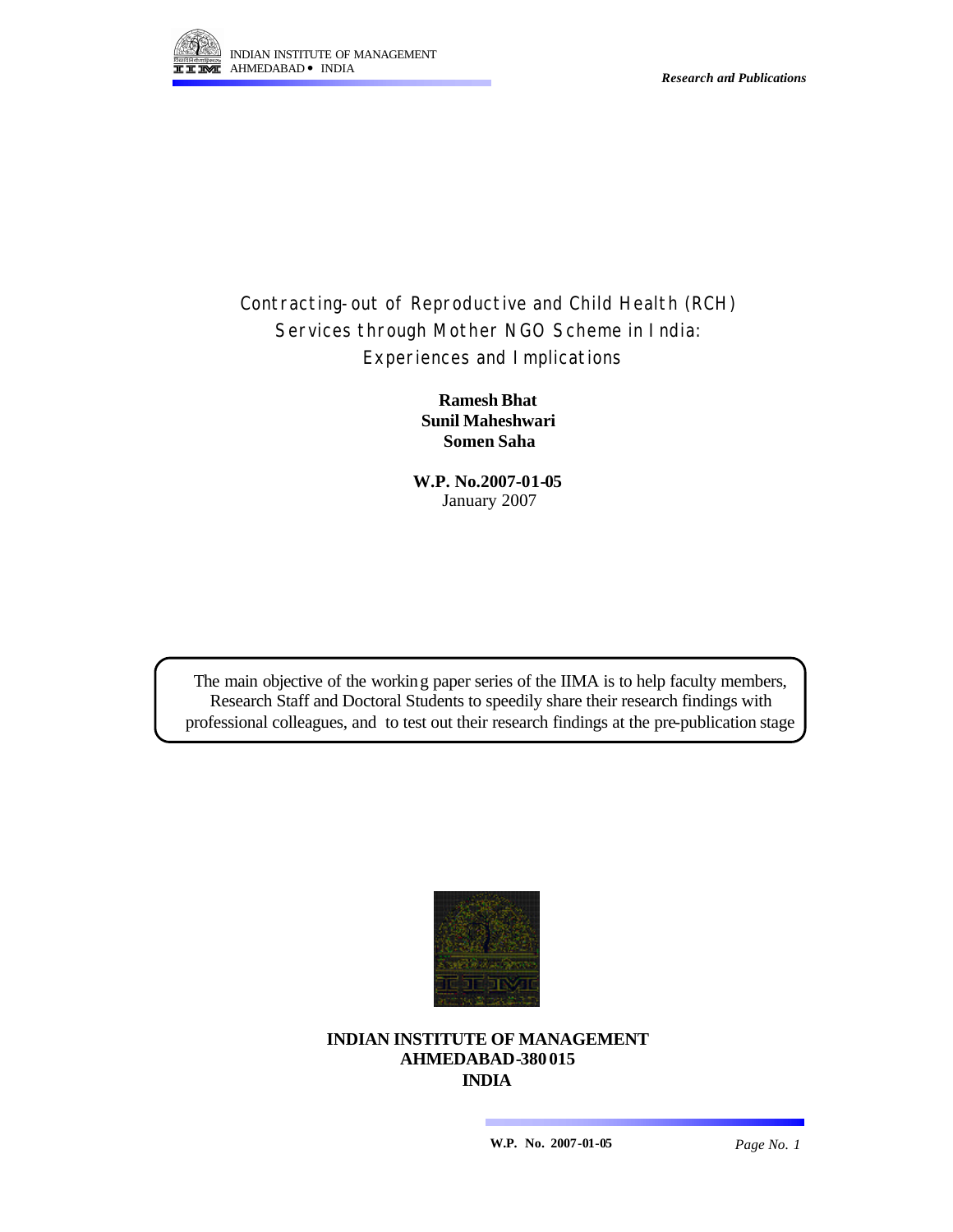# Contracting-out of Reproductive and Child Health (R CH) Services through Mother NGO Scheme in India: Experiences and Implications

### **Abstract**

*Partnership with NGOs in delivering and provision of Reproductive and Child Health (RCH) services through mother NGO (MNGO) in the un-served and under-served regions is one of the important initiatives in India. The scheme involves large number of contracts between government and the NGOs. As of April 2006, 215 MNGOs were working in 324 districts of the country. In addition to this there are about 3 to 4 Field NGOs attached with each MNGO in a district. This paper discusses this scheme with an objective to understand the make up of the partn ership and the development of management capacity in the system.* 

*MNGO scheme is a central sponsored scheme. This scheme faces management challenge to implement it in all states in India. Further, the case study of three states presented in this paper suggests that this challenge emanates several factors. Inter alia, these include delay and uncertainty of funding and contract renewal, lack of partnership orientation in the scheme, lack of trust among the key stakeholders, capacity constrain in the district and state health system, weak monitoring system, procedural delays and multiple points of authority and reporting relationships. It is also observed that the capacity of field NGOs to deliver in the programme is constrained due to non -availability of financial and human resources. The scheme demands a strong leadership at local levels and ownership from the state health system. This can be achieved through effective decentralisation, flexibility in decision -making and creating adequate accountability systems. Regional Resource Centres has to play an important role in coordination between state/district RCH society and the NGOs and strengthening their capacities. The central government instead of focusing on micro -management of the scheme at state level should focus on developing and strengthening the enabling environment and capacity of various stakeholders to implement the scheme. Also, they need to address various systemic issues including development of accountable and performance oriented system, ensuring financial autonomy and decentralisation, delegation of authority, building trust and accountability in the system, effective integration, continuity of the scheme and fostering true sense of partnership between the state and non-state sector.*

We gratefully acknowledge the financial support from World Health Organisation, Geneva for this study. We are grateful to Dr. Dale Huntington, WHO for providing critical comments on the first draft of this study. The authors have gained from discussions with Dr. P C Das, Deputy Commissioner, NGO Division, MoHFW, Government of India. We also express our gratitude to coordinators of NGOs visited during the study and their field staffs for extended kind support in collection of data and sharing their experiences on the scheme.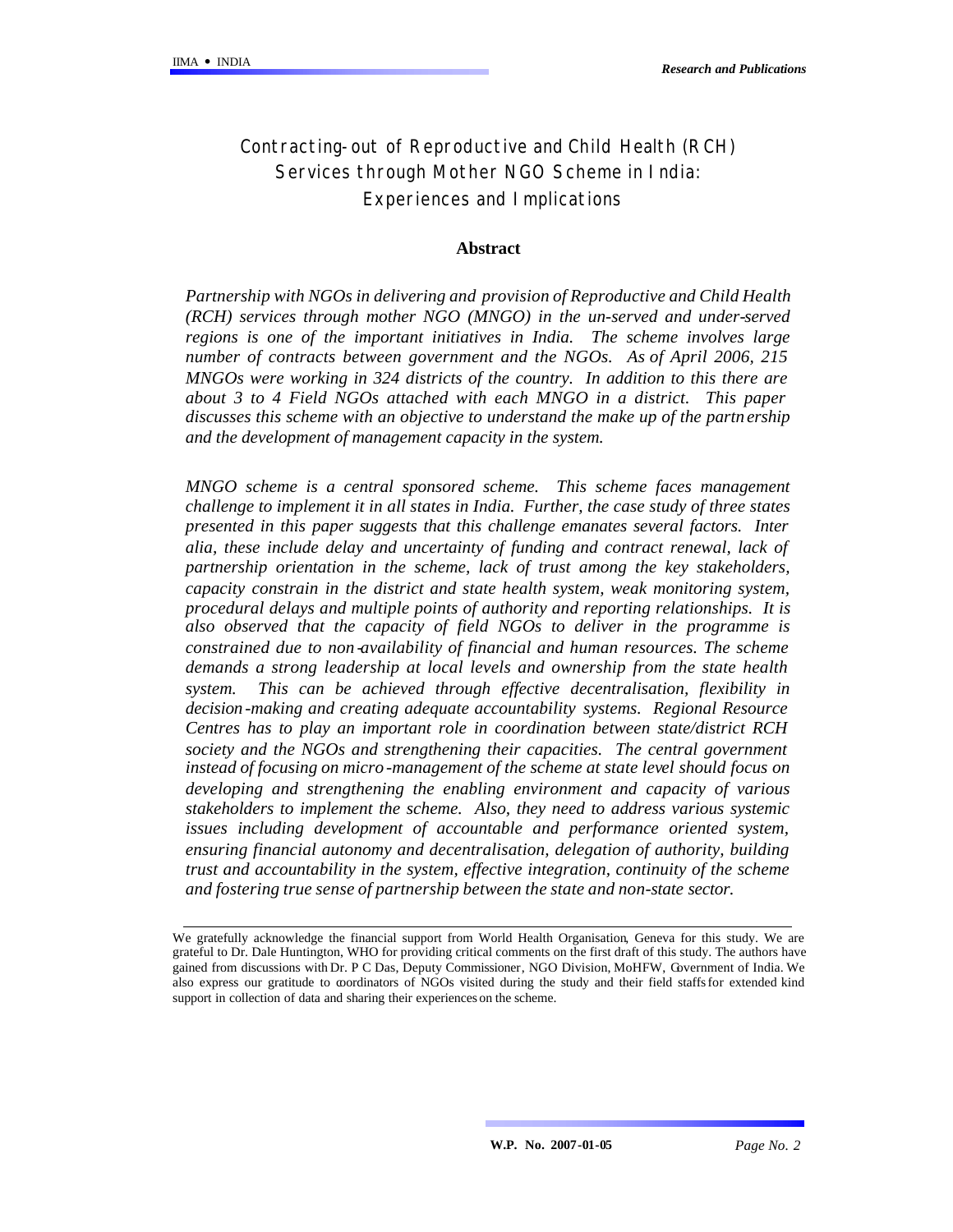## **Contracting-out of Reproductive and Child Health (RCH) through Mother NGO Scheme in India: Experiences and Implications**

## **I. Introduction**

In 1997, the Ministry of Health and Family Welfare, in accordance with the ICPD Cairo Conference and in concurrence to the Ninth Five Year Plan (1997 - 2002), initiated the RCH programme aimed to provide integrated health and family welfare services to meet the felt needs for health care for women and children. The concept was to provide the beneficiaries with need based, client centered, demand driven, high quality and integrated Reproductive and Child Health (RCH) services. The programme component included male involvement, adolescent component, RTI/STI issues, and gender in the context of reproductive rights in the RCH programme. In the same year, the Ministry introduced the Mother NGO (MNGO) scheme under the RCH programme in which selected NGOs were identified and designated as MNGOs. These NGOs were provided grants to strengthen RCH services in selected districts. These MNGOs in turn award grants to smaller NGOs called Field NGOs (FNGOs) to further strengthen the services at the grass-root levels and promote the goals/objectives of the RCH programme. MNGOs needed considerable capacity strengthening. For this purpose, the Government of India decided to establish Regional Resource Centers (RRCs) with financial assistance from the UNFPA to provide technical and programmatic support towards capacity building of MNGOs. MNGOs in this scheme were selected based on strong RCH programme and training experiences, understanding of gender issues and advocacy skills, strong networking ability and credibility in programme management and national status<sup>1</sup>. The Mother NGO scheme is now part of National Rural Health Mission scheme implemented by Government of India.

### **II. Study objectives and scope**

Mother NGO scheme is one of the largest initiatives in India to involve NGOs in delivering RCH services among the un-served and under-served areas. The scheme involves large number of contracts between government and the NGO sector. As of April 2006, 215 Mother NGOs are working in 324 districts of the country. Further, 3 to 4 Field NGOs are attached with each MNGO in a district. The objective of the study is to understand the make up of the partnership and the development of management capacity in the system to implement Mother NGO scheme. Specifically the study examines the following three issues:

- Studying the structure and process of building partnerships and contracting relationships in the national Mother NGO scheme of India;
- Understand the management capacity and competency in make-up of the Mother NGO scheme;
- Identify pathways towards developing state and district management capacity to implement this scheme.

The Mother NGO scheme is one of the components of the RCH/NRHM programme of the government of India. This scheme has been selected for analysis as the learning from

l

<sup>&</sup>lt;sup>1</sup> CINI RRC Annual Report 2005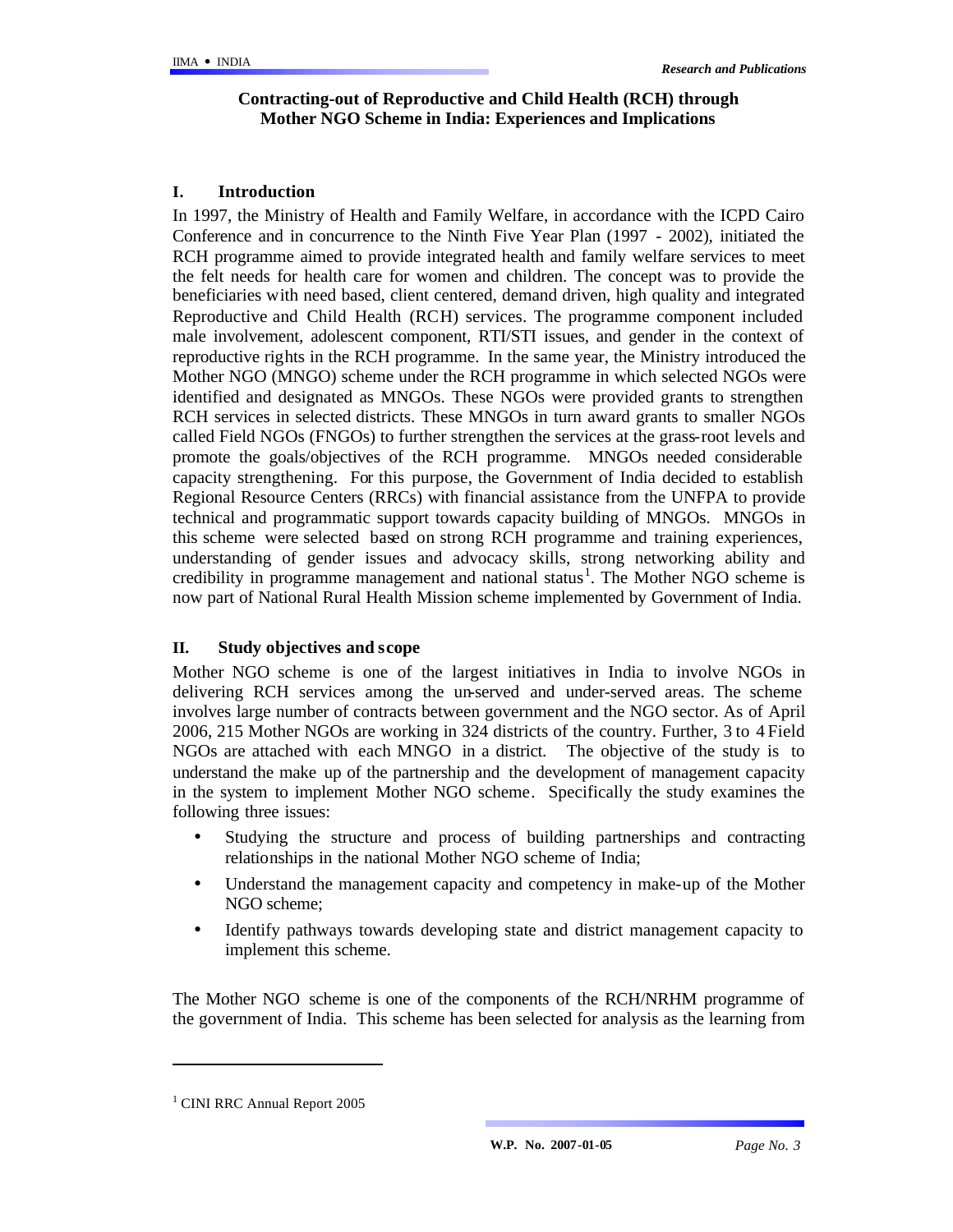this study is expected to contribute to the larger programme implementation plan and understanding of contracting relationships in general. Moreover, the scheme, in spite of being a national scheme with involvement of a large number of NGOs throughout the country, is less researched and the dynamics of the partnership and the contracting relationships in the scheme is less understood. This has implication on programme implementation and taking mid-course correction from a management perspective. This study is not a comprehensive review or evaluation of the scheme. Our purpose has been more specifically focused on understanding the contracting relationships, management capacity, competencies and process of the scheme implementation. The study *per se* was not designed to evaluate the scheme. For example, the questions such as whether the scheme is effective in achieving its stated programme objectives and whether the scheme is adequately funded to achieve its stated objectives will need further studies.

The analysis and findings presented in this study are based on interactions and field visits to select organisations, meeting with government officials and stakeholders in three states viz., Gujarat, Haryana and Assam (see Exhibit 3 for list of Mother NGOs and the corresponding districts covered in these states). We also reviewed the web pages and newsletters of six Regional Resource Centres (RRCs) in India (see Exhibit 1 for list of RRCs). The web pages and newsletters reviewed are of Voluntary Health Association of India, Child in Need Institute, Population Foundation of India, Centre for Health Education, Training and Nutrition Awareness, Mamta Health Institute for Mother and Child and State Innovation in Family Planning Services Project Agency. A note on the study methodology, organisations visited by the research team and profiles of the NGOs is given in Exhibit 2.

### **III. Origin of the Scheme**

l

In health sector, the rationale for contracting out services by state to non-state organisations is rooted in the belief that the state is over-extended, it can not reach to communities in effective and efficient way, and alongside a strong presumption that the practice of private sector management are likely to be more effective<sup>2</sup>.

The National Health Policy of 1983 clearly spelled the role of non-state sector, particularly NGO sector, in India's provision of health care. During 1990s the involvement of NGOs in provision of health services in India gained momentum as the focus on participatory approaches through public-private partnerships and ideas emanating from these experiences formed key strategies of health sector programmes. The experiences, ideas and practices in this area also started shaping and influencing the strategies of various development partners. The new economic policy of government of India emphasised expanded role for the non-state sector in the provision of development services. The Cairo Population Conference 1994 also renewed the thrust on participation

 $2^{2}$  Bhat Ramesh (2000). Issues in health: public-private partnerships. Economic and Political Weekly 35 (53): 4706-4716.

Bennett S, McPake B, Mills A. The public/private mix debate in health care in Bennett S, McPake B, Mills A, (eds.) Private health providers in developing countries: serving the public interest? London, Zed Books, 1997

Jackson P, Price C. Privatisation and regulation - a review of the issues. Harlow, Longman, 1994

Ferlie E et al. The new public management in action.Oxford University Press, 1996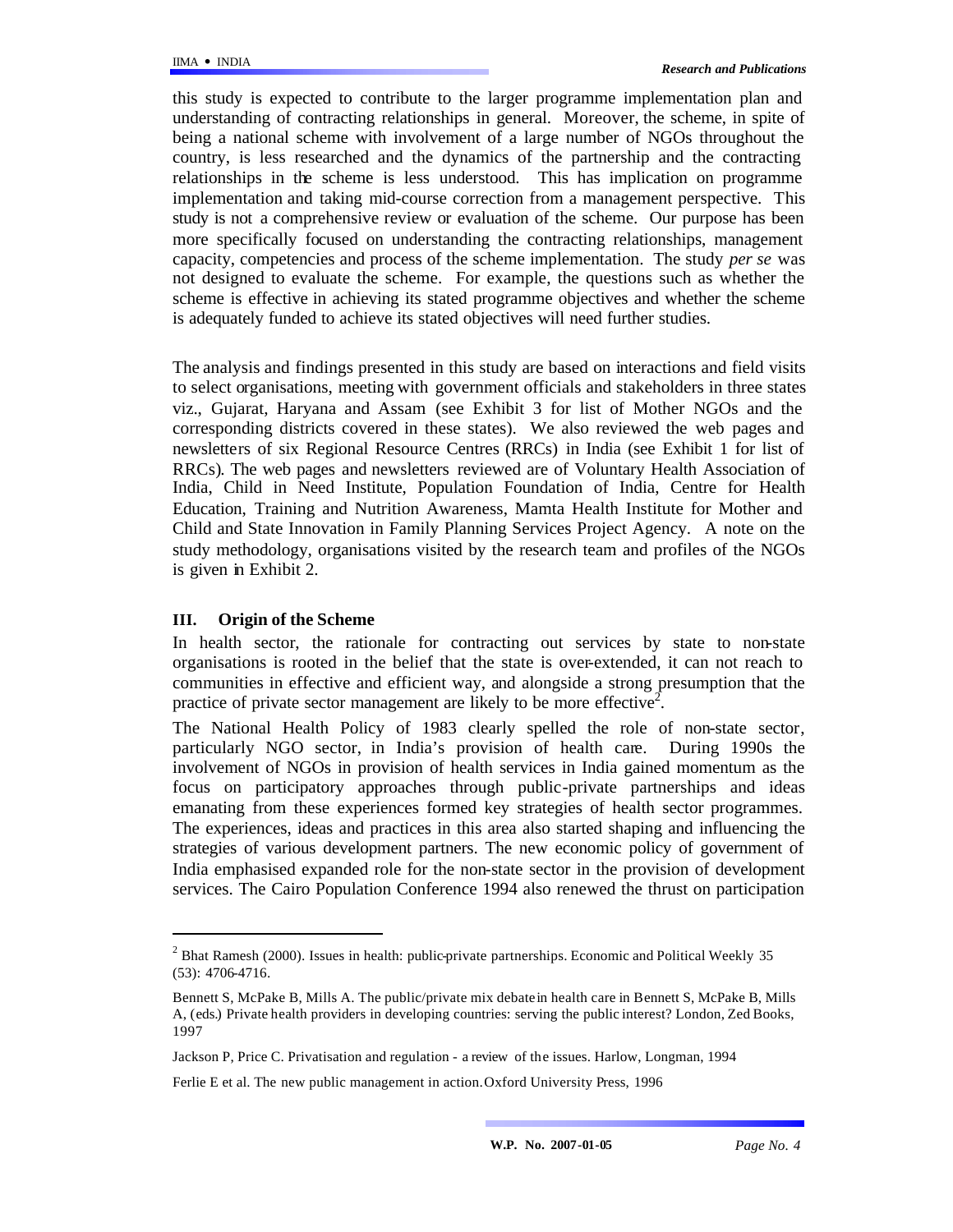l

of NGOs in achieving the goal of reproductive and child health (RCH) programme. Over the years, the national policy documents have recognised the need for partnership with NGOs in achieving national targets in national health programmes. The  $7<sup>th</sup>$  and  $8<sup>th</sup>$  Fiveyear Plan envisaged larger role of NGOs in advocacy and promotion of health programme. During the  $9<sup>th</sup>$  Five-year Plan, the roles of NGOs were widened to emerge as pioneers of reform movement. Further the National Health Policy 2003 and National Population Policy 2000 envisaged an increasing role for NGOs and civil societies in building up awareness and improving community participation and this became part of agenda of the tenth five-year plan advocating for NGOs to have a major role in promoting community participation. The plan also proposed to allow NGOs with adequate expertise and experience to participate in RCH service delivery.

The scope of NGO involvement in India has been largely limited to community mobilisation and discharging certain specified activities like running community health centres or community learning centres. This was seen more as an extension arm of the state – within a specified project framework. However, there has been concerns of continuity and long-term vision of these agencies in implementing the programmes. Over the years, apprehensions about effective use of funds and its management by NGOs prominently surface d among the policy makers as one of the major concerns affecting the state-NGO collaborations. This also resulted in mistrust and unease in relationship. Instances of inappropriate utilisation of funds by NGOs, on one hand and allegations of vested interests within the government agencies in allocating and disbursing funds, on the other, have contributed to this often uneasy relationship<sup>3</sup>. Other important problems in dealing with NGOs were identified as follows:

- There are a large number of NGOs in the country. For example, the state of Gujarat has around 1500 registered NGOs<sup>4</sup>. While some NGOs have been trend-setter, capacities of many NGOs are not adequate to handle the concerns and challenges of the sector;
- Capacity building of such large number of NGOs is both a time consuming and involved task. Moreover regulating NGOs need a community focussed skills and understanding of the community dynamics;
- Coordinating with a large number of NGOs require huge resource and time for the health department.
- Financing large number of NGOs and timely monitoring required a huge workforce and capacity within the health department.

Recognizing that small field NGOs have limited technical and managerial capacity, MNGO Scheme provides support and institutional structure to facilitate that larger NGOs to serve as mother NGOs to mentor smaller and field level NGOs and provide support for their capacity building.

<sup>&</sup>lt;sup>3</sup> Nair P. India: Desk Study of Non-State Providers of Basic Services. International Development Department, School of Public Policy, University of Birmingham

<sup>&</sup>lt;sup>4</sup> The Mission Report (2003). Priorities for Mental Health Sector Development in Gujarat. Department of Health and Family Welfare, Government of Gujarat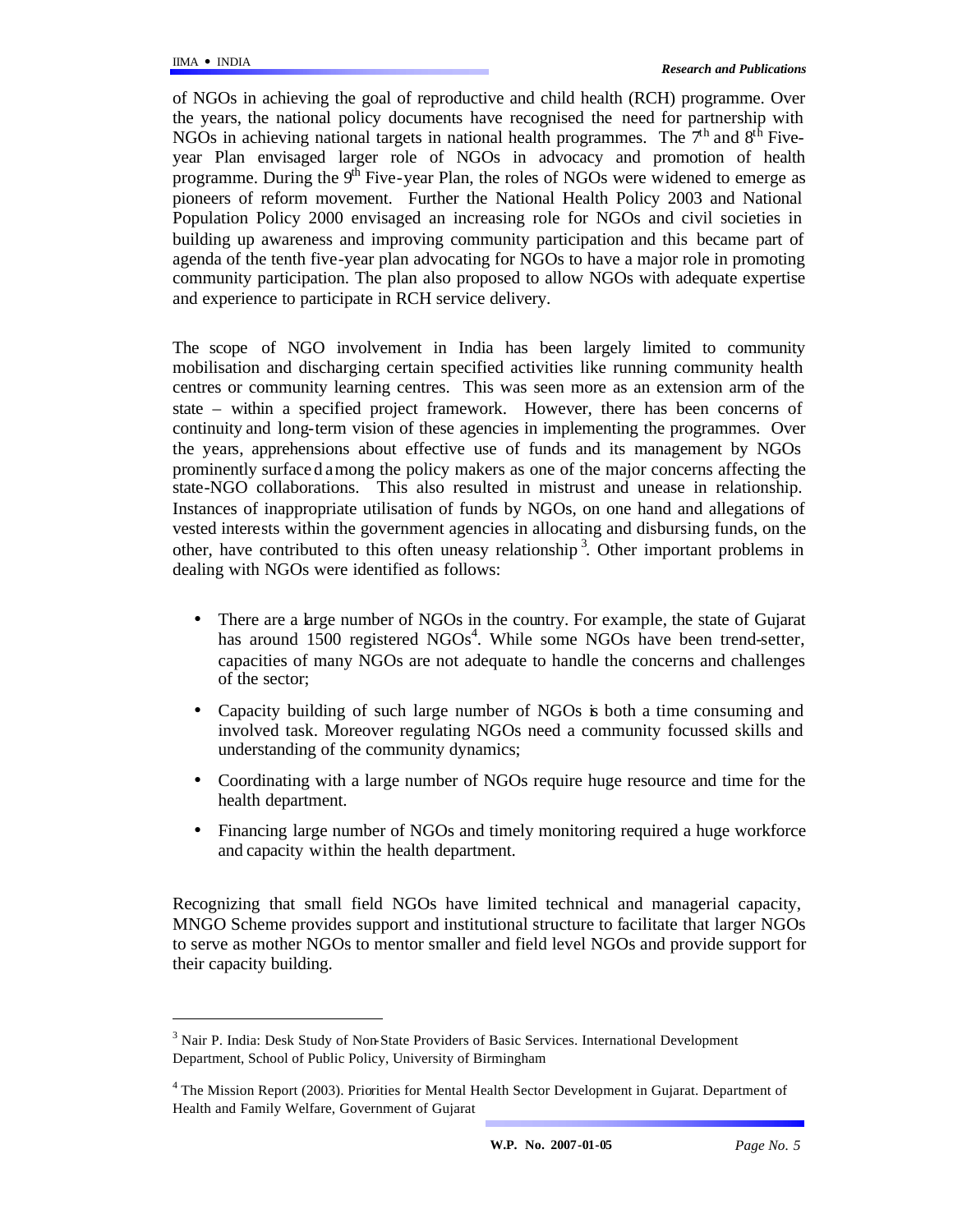### **MNGO Scheme in RCH II Programme**

Based on the experience gained from first phase of RCH programme implementation and World Bank assessment of RCH I project<sup>5</sup>, several modifications were made in the MNGO scheme under RCH II. Key changes are as follows:

- In addition to community mobilisation, components of service delivery are added to the programme.
- The jurisdiction of MNGO area was also redefined. One MNGO would work only in the identified un-served and under served areas of one or a maximum of two districts.
- The concept of Service NGO, conceptualised in the original Mother NGO scheme plan document, was introduced in RCH II to directly provide integrated services in an area co-terminus to that of CHC/ block PHC with 100,000 populations. Service NGOs (SNGOs) are expected to provide a range of clinical services directly to the community.
- Greater emphasis is laid on specific output indicators for each of the programme component  $\delta$ . MNGOs prepare their project proposals after doing a community need assessment (CAN) study of the area allocated to them. Evaluations will be done after first and third year and NGOs have to report progress on specific indicators identified in the CNA study.
- From 105 Mother NGOs in 2003, the number of MNGOs has almost doubled during 2005. RCH II programme intend to scale up MNGO scheme to cover all districts of India. Because of the increased coverage and to facilitate technical support to implementing agencies six new RRCs were selected. This increased the number of RRCs to ten. List of RRCs along with the states allotted is given in Exhibit 1.
- Management of the programme was decentralised to the state level. State RCH society and state health department were actively involved in the selection of NGOs, disbursement of funds and monitoring of the activities. More RRCs were added for capacity strengthening of the NGOs and fostering effective partnership. Best practice centres were identified in states to compliment the RRC efforts.

### **Scheme objective and structure**

 $\overline{a}$ 

The philosophy of the Mother NGO scheme is to nurture and build capacity of smaller NGOs with the following objectives.

- address the gaps in information dissemination in RCH services in the project area
- build strong institutional capacity at the state, district/field level
- advocacy and awareness generation on RCH issues

<sup>5</sup> New Concept Information System Pvt. Ltd. "Assessment of the RCH- MNGO Scheme". Referred in World Bank ICR for RCH I project. 2005

<sup>&</sup>lt;sup>6</sup> Sparch: Touching Lives. Quarterly Newsletter of Regional Resource Centre, Voluntary Health Association of Assam. April-June 2005. Vol. 1. Issue 1.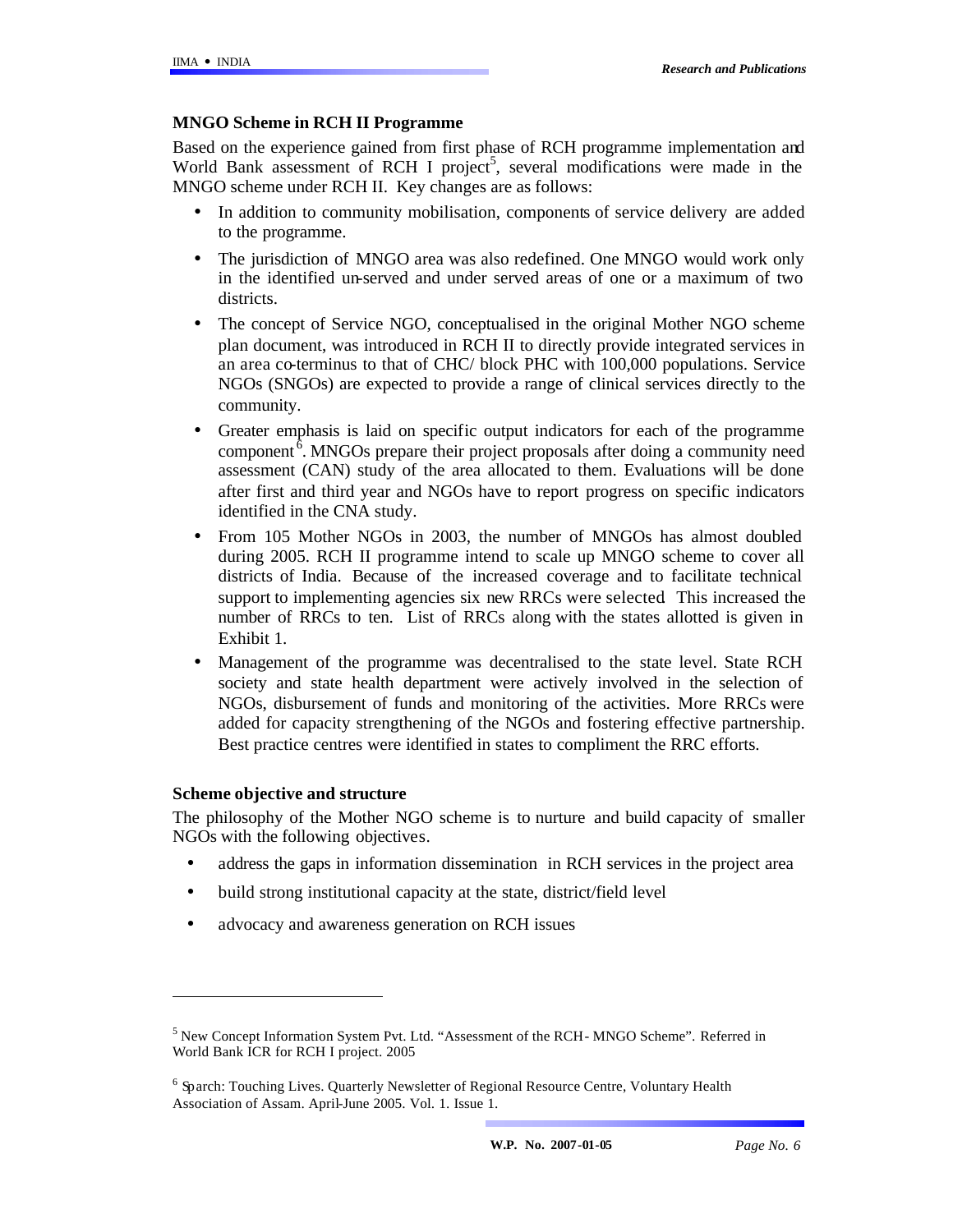The basic structure of the scheme, the financial relationship between different stakeholders and relationship for technical support and performance monitoring is discussed in Figure 1.



**Figure 1: Structure of Mother NGO Scheme Administration**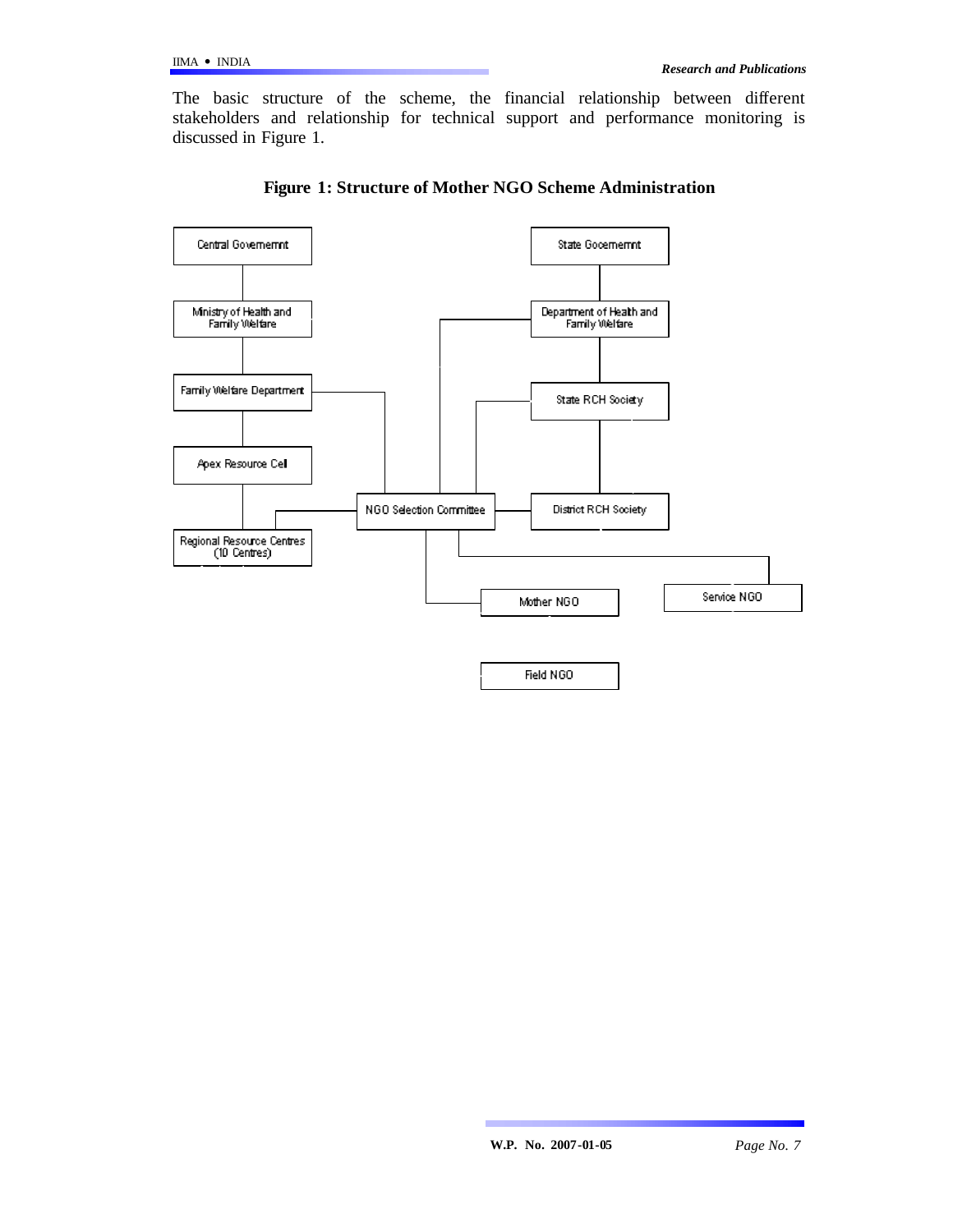It also maintains a database on demographic indicators, coverage and service delivery infrastructure and utilization data for the region.

**State RCH Society**: This society is an independent society within state health department for RCH programme implementation. The role of state RCH society is that of selection of MNGO, recommendations of MNGO projects for MoHFW approval, fund disbursement and monitoring and evaluation.

**State NGO Selection Committee** : This committee is chaired by the Secretary, Family Welfare and it is represented by MoHFW representative, Regional Director , State NGO coordinator, Director (Family Welfare) and RRC representative.

**District RCH Society**: This society is represented by District RCH/FW Officer and is responsible for selection and approval of FNGOs and recommendation of MNGO projects.

**Regional Resource Centre (RRC)**: The objective of the RRC is to provide technical assistance and capacity building support for a range of programme management and technical intervention areas to the state NGO Committee, MNGOs / FNGOs and SNGOs. Regional Resource Centre (RRC) is expected to provide technical support in following areas:

- · Capacity building of NGOs in working in partnership and develop networking of these institutions
- Support MNGOs to develop training and technical assistance plans based on participatory needs assessment.
- Share experience/skills in conducting surveys/FGD, monitoring and providing technical assistance for capacity building
- Sensitize the NGOs and stakeholders about RCH service delivery strategies
- Ability to streamline the MIS/reporting system
- Specific regional RCH issues addressed through training, technical assistance and nurturing of NGOs
- Identifying best practice centre and documentation of various experiences

The RRCs are expected to work as models for public -private partnership between government and non-government organisations. The key programme outcomes expected from RRCs are:

- A network of institutions across the country capable of providing high quality technical assistance to a range of NGOs working in partnership with the Government on RCH issues as per the goals of the NPP 2000.
- Closer linkage between State governments and MNGO at state and district levels.
- Increased access of NGOs to district level disaggregated data, training and communication material, and information on policies and programmes.
- Development of NGO resource directory for RCH issues at state level.
- State governments and GOI receive inputs for midcourse correction and policy modification.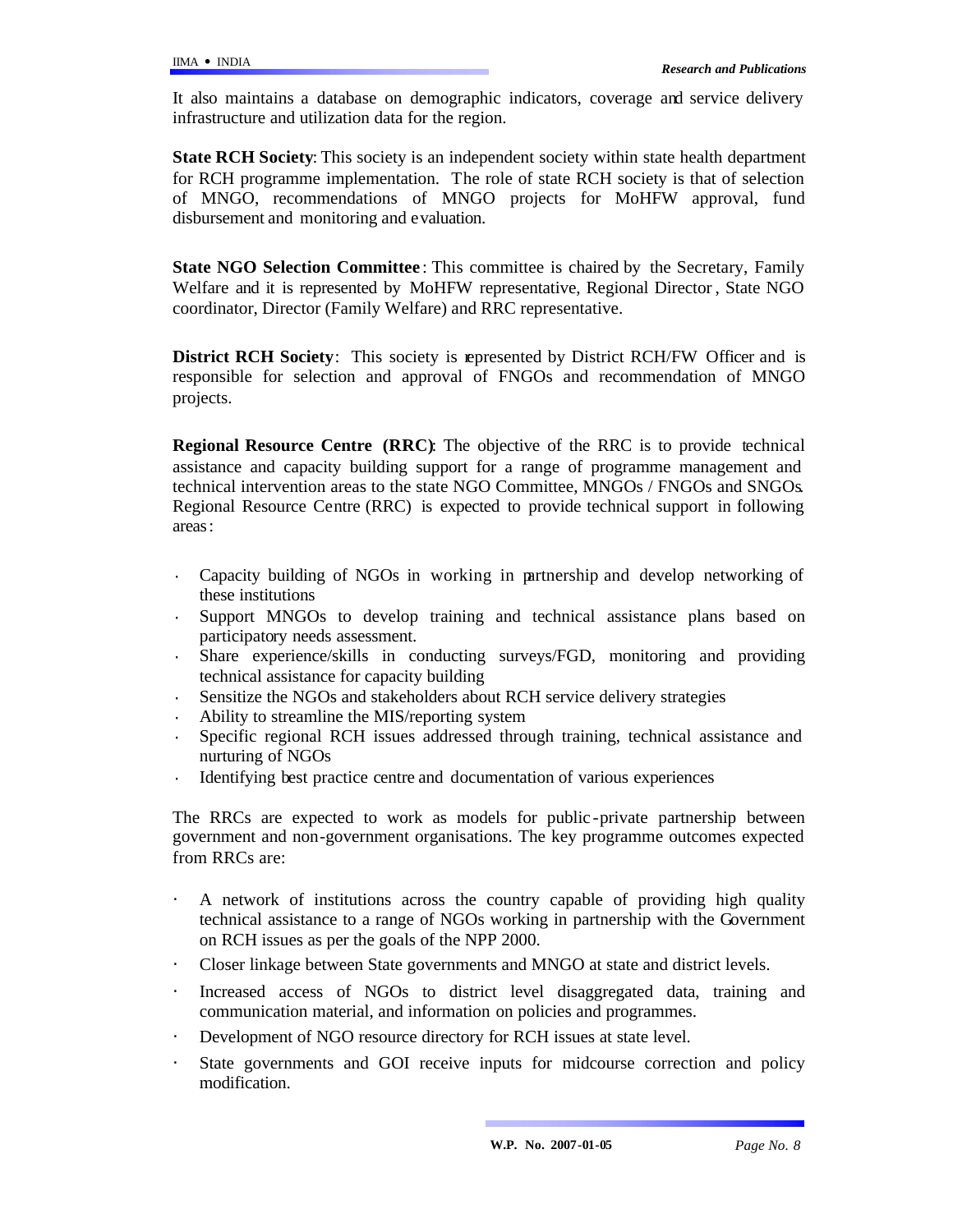**Mother NGO (MNGO)**: MNGOs are registered under the Societies Registration Act with substantial presence and experience for at least three years in health and social sector in the state or district where they propose to work. The MNGO should also possess a minimum Rs 2 lakhs fixed assets through out the project period. The tasks of MNGOs in the scheme are:

- Facilitating capacity building of Field NGOs (FNGOs)
- Enhance FNGOs capacity for financial and administrative management
- Enhance FNGOs capacity for effective program monitoring and evaluation
- Documentation and dissemination of best practices

The MNGOs can work in maximum of 2 districts preferably in un-served and underserved areas as defined by the District RCH society. The Mother NGOs in turn, issue grants to smaller NGOs called Field NGOs (FNGO) in the districts.

**Field NGO (FNGO)**: Field NGOs are smaller NGOs with field presence of at least two years in the geographical area for which it is seeking a grant. These NGOs implement small projects, for a population of two sub-centres (10-15 thousand population), in specific aspects of RCH service delivery. FNGO is supported by MNGO for meeting their skill requirement either directly or through linkages with district hospitals, private service providers etc.

**Service NGO (SNGO):** NGOs with an established institutional base and engaged in directly providing integrated services in an area co-terminus to that of a CHC/block PHC with 100,000 populations is called a SNGO. These NGOs are expected to provide a range of clinical services directly to the community. The services expec ted from these NGOs pertain to safe delivery, neo-natal care, and treatment of diarrhea and ARI, abortion and IUD services, RTI/STI etc. Such NGOs should have clinic/hospital, ambulance for the purpose.

## **Funding the Scheme**

 $\overline{a}$ 

Under the MNGO scheme, the projects are sanctioned for a period of three years. Funds for the programme are transferred from the MoHFW to the State RCH Society. The State RCH Society disburses the money to the district RCH society for supporting the activities of NGOs. The national budget estimate for MNGO scheme during 2006-07 is Rs. 329.10 million that is 0.36 per cent of the budget earmarked for National Rural Health Mission in India<sup>7</sup>.

Funds are made available to NGO according to the proposed interventions. These include: community needs assessment (CNA) studies, conducting IEC activities, induction and in-service training for the staff, community orientation, development of mass media campaigns, various types of camps, MCH clinics, provisions purchase of FP supplies, essential drugs (according to specified list) to meet situations where government supplies are not available, purchase of clinical equipment, consumables required for the

<sup>&</sup>lt;sup>7</sup> Public Expenditure Management (2006-07). Ministry of Health and Family Welfare, Government of India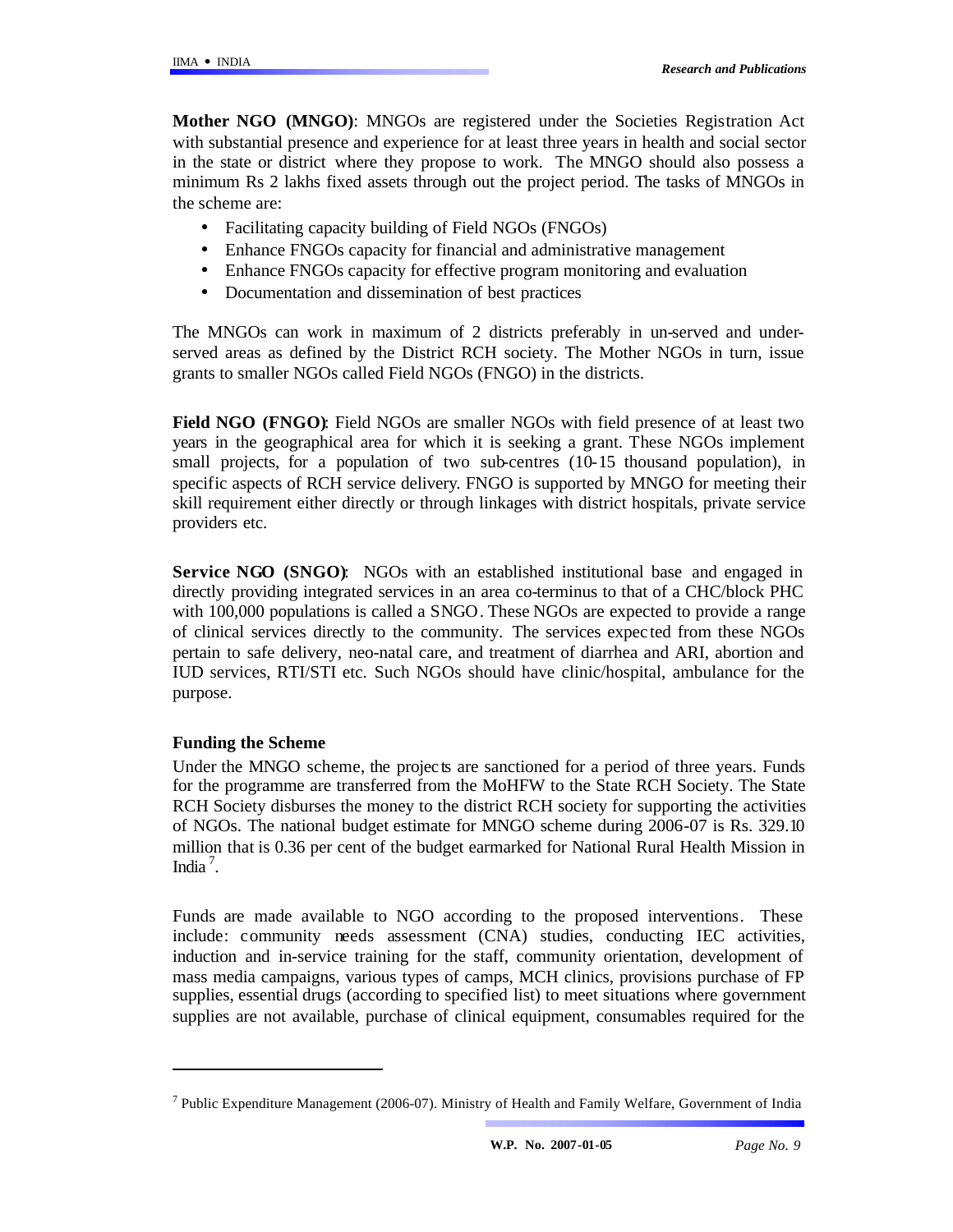clinics/camps, setting up of depots hiring of space for clinic/meetings, monitoring visitstravel and DA, referral transport, documentation, relevant records, registers and formats, follow up on referral cases, administrative and contingency. The salary component of the budget is not expected to exceed 35 per cent of the total budget. Based on the number of FNGOs and nature of proposed interventions, MNGOs get an annual support of approximately Rs. 0.5 to 1.5 million per district. MNGOs are allowed to retain 20 per cent of the total project cost for administrative and establishment purpose including for capacity building activities. Besides, the MNGOs are allowed a non-recurring grant of Rs. 150,000 towards purchase of assets and Rs. 100,000 for meeting exigencies such as drugs, vaccines and contraceptives. Depending on the nature of intervention, Service NGO (SNGO) get an annual allotment of approximately Rs. 1.0 to 1.5 million per CHC/block CHC area. MNGO enters into MoU with FNGO and provides fund to support their activities.

### **IV. Service Delivery Areas**

The NGOs in the Mother NGO scheme are expected to complement the service delivery by enhancing and sustaining the demand for RCH services at community level, collaborate, and strengthen the government system. Under RCH II programme, performance of the scheme is measured on a set of measurable output indicators. Before commencement of the activity, NGOs were expected to conduct a CNA study. An end line survey is conducted to assess the improvements in service delivery due to the intervention on the specific indicators laid down in the project proposal. The State RCH society conducts an external evaluation of the project at the end of first year and third year of the project. Key RCH programme components and performance indicators for service delivery of the NGOs are:

*Maternal and Child Health:* NGOs are expected to cover a population of 25-30 thousand spread over 30-40 villages through basic package of MCH services in the area.

| <b>Strategic interventions</b>                    | <b>Performance Indicators</b>                                                             |  |  |  |  |
|---------------------------------------------------|-------------------------------------------------------------------------------------------|--|--|--|--|
| Access to quality ANC                             | % reduction in maternal death.                                                            |  |  |  |  |
|                                                   | % increase in women and men getting married after attaining the legal age<br>of marriage  |  |  |  |  |
|                                                   | % increase in the birth interval by all women in reproductive age group                   |  |  |  |  |
| Institutional deliveries                          | % of deliveries assisted by skilled personnel (including TBAs)                            |  |  |  |  |
| Essential neo-natal care                          | % of new born initiated breast feeding within $\frac{1}{2}$ hours of birth                |  |  |  |  |
| Access to quality child<br>survival interventions | % of girls and boys in 12-23 months age group completely protected with<br>immunizations. |  |  |  |  |
| Safe motherhood and child                         | % of girls and boys in 0-6 yrs given rational management of diarrhoea                     |  |  |  |  |
| survival interventions                            | % of girls and boys reduced by 50% from several grades of malnutrition                    |  |  |  |  |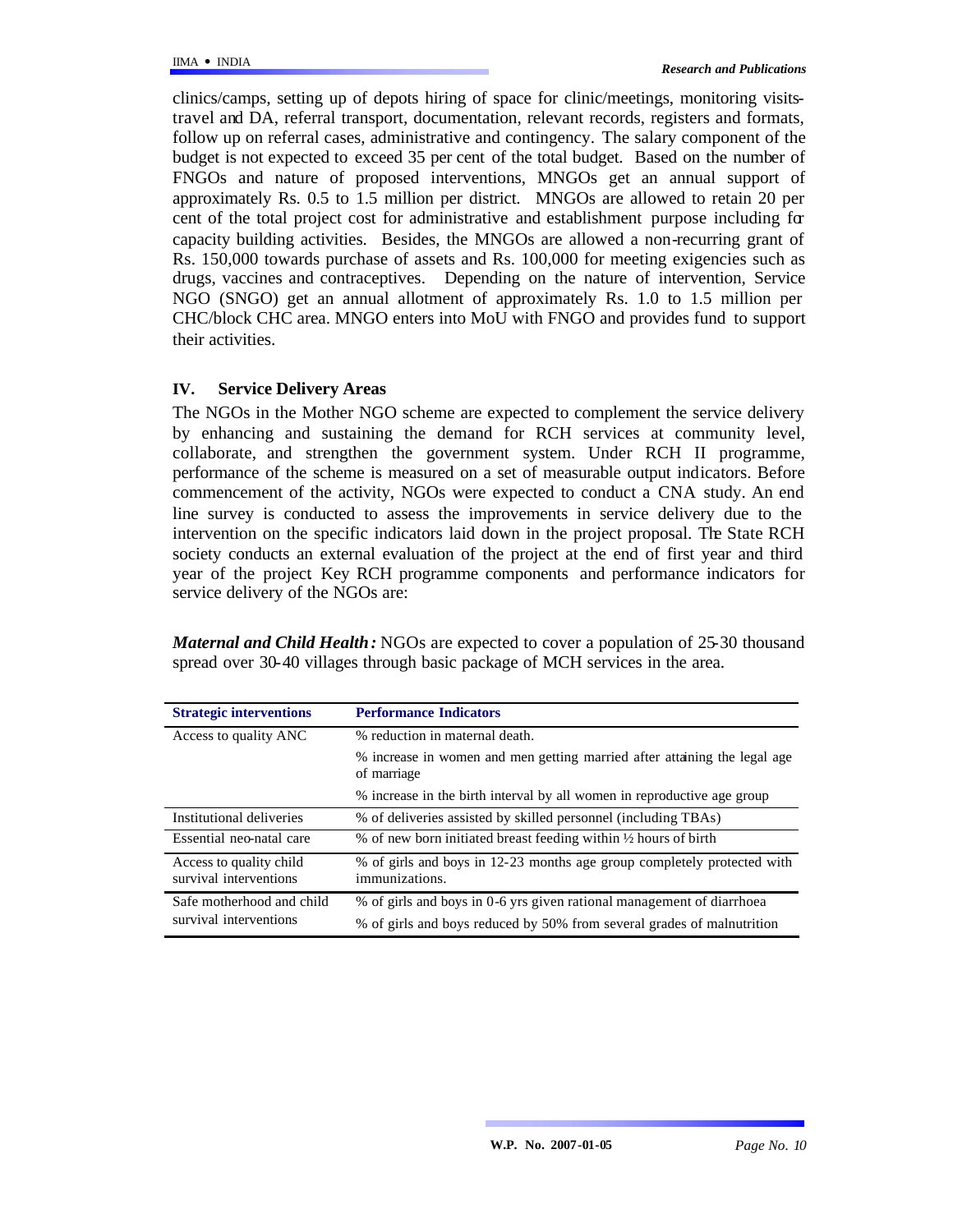Family Planning: NGOs are expected to provide comprehensive Family Welfare counselling and contraceptive services and cover a population of 850 to 6000 eligible couples depending on the type of NGOs.

| <b>Strategic interventions</b>                                   | <b>Performance Indicators</b>                                                                                          |  |  |  |  |
|------------------------------------------------------------------|------------------------------------------------------------------------------------------------------------------------|--|--|--|--|
| Demand generation through<br>awareness, information,<br>products | % of reduction in unmet demand for contraception by the end of the project<br>period                                   |  |  |  |  |
| Family welfare services for                                      | % increase of boys and girls postponing their marriage                                                                 |  |  |  |  |
| eligible couples and young                                       | % increase of eligible couple postponing birth of first child                                                          |  |  |  |  |
| adults including counselling                                     | % of eligible couples reporting current unmet need                                                                     |  |  |  |  |
|                                                                  | % increase of men using condoms                                                                                        |  |  |  |  |
|                                                                  | % of villages having assured supplies of non-clinical spacing contraceptives                                           |  |  |  |  |
|                                                                  | % increase in couple protection rate, client continuation rates for OCPs and<br>condoms                                |  |  |  |  |
|                                                                  | % of facilities reporting regular IUD insertion,                                                                       |  |  |  |  |
|                                                                  | % of PHCs/CHCs reporting sterilization (male and female) cases every<br>month, ratio of male and female sterilization, |  |  |  |  |
|                                                                  | % reduction in women resorting to unsafe abortion,                                                                     |  |  |  |  |
|                                                                  | % of FP/RH camps held in the district as planned                                                                       |  |  |  |  |
| Community based                                                  | % of private practitioners providing contraceptive services                                                            |  |  |  |  |
| distribution of<br>contraceptives                                | % Number of workers trained in counselling skills                                                                      |  |  |  |  |

*Adolescent Reproductive Health:* The NGO will be expected to provide comprehensive Adolescent Reproductive Health (ARH) education for increasing the knowledge on RH issues (family planning, RTI/STI, personal hygiene, anaemia, teenage pregnancy and age at marriage), and services. Focus will be on both n-school and out-of-school, married and unmarried adolescent girls and boys. Intervention for the programme has to be gender sensitive and comprises of:

| <b>Strategic interventions</b>                                           | <b>Performance Indicators</b>                                                                                                 |  |  |  |  |  |  |
|--------------------------------------------------------------------------|-------------------------------------------------------------------------------------------------------------------------------|--|--|--|--|--|--|
| Creating supportive<br>environment in the<br>community                   | % of adolescent girls and boys gained knowledge on RH leading to<br>improved behaviour/practice                               |  |  |  |  |  |  |
| Access of adolescent girls                                               | % of improvement in utilization of RH services                                                                                |  |  |  |  |  |  |
| and boys to knowledge and                                                | % reduction in teenage pregnancies                                                                                            |  |  |  |  |  |  |
| counselling/clinical<br>services                                         | % of adolescent girls and boys coming for voluntary counselling and<br>treatment of RTI/STI                                   |  |  |  |  |  |  |
|                                                                          | % number of peer educators per 100 adolescents available to impart nutrition<br>and health education and reproductive hygiene |  |  |  |  |  |  |
|                                                                          | $\%$<br>of adolescent girls who adopt hygienic<br>practices<br>during<br>menstruation/reproduction                            |  |  |  |  |  |  |
|                                                                          | % of boys who observe penile hygiene                                                                                          |  |  |  |  |  |  |
|                                                                          | % of adolescents who use condom during their last sexual act                                                                  |  |  |  |  |  |  |
| Enhancing life skills<br>opportunities for adolescent<br>girls and boys. | % of girls and boys getting married after reaching 18 and 21 years<br>respectively                                            |  |  |  |  |  |  |
|                                                                          | %Qualitative changes as depicted through process documentation, case<br>studies etc                                           |  |  |  |  |  |  |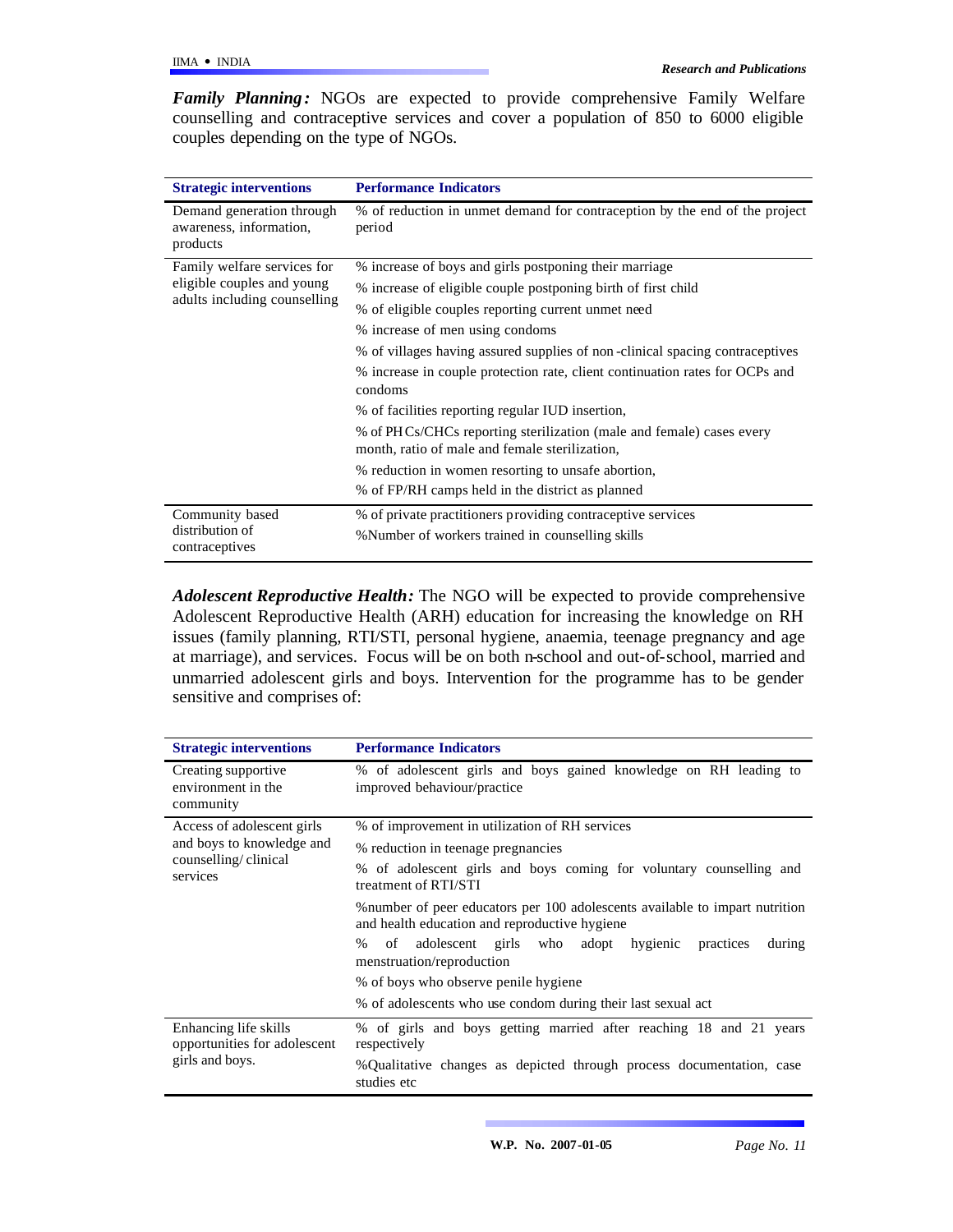*Prevention and Management of RTI:* NGOs are expected to work towards reducing prevalence of RTI/STI through networking and linking with institutions having required expertise and experience. Strategic interventions for the component are:

| <b>Strategic interventions</b>                               | <b>Performance Indicators</b>                                                                   |
|--------------------------------------------------------------|-------------------------------------------------------------------------------------------------|
| Behaviour change<br>communication and social<br>mobilisation | % of male/female in 15-49 yrs age group reporting RTIs/STIs on the basis of<br>household survey |
|                                                              | % of male/female/couples/partners who complete treatment                                        |
| Promoting condom as a<br>method of dual protection           |                                                                                                 |
| Case management of<br>symptomatic individuals                |                                                                                                 |
| Orientation of private<br>practitioners                      |                                                                                                 |

In addition to the above, Service NGOs cover the following services:

- **MTP** services
- · Dai Training
- Violence against women
- Male Involvement

### *Identification of Un-served and Under-served Areas*

Identification of un-served and under served areas is done in consultation with the district health department through mapping of the district based on parameters socioeconomically backward areas and having no access to healthcare services from the existing government health infrastructure, especially urban slums, tribal, hilly and desert areas including SC/ST habitations. In specific terms these areas are: where the post of MO, ANM and LHV have been vacant for more than 1 year; the PHC is not equipped with minimal infrastructure and performance on critical RCH indicators is poor.

### **V. Capacity Building Initiative in the Scheme**

Under NRHM scheme, a major capacity strengthening initiative has been undertaken in the MNGO scheme designating RRCs to take a lead role in capacity strengthening.

## **Capacity Strengthening of MNGOs and FNGOs**

RRCs undertake several capacity strengthening meetings and workshops for Mother NGOs and Field NGOs. Some of the key initiatives include:

- Training of trainers for new MNGOs
- Orientation workshop for newly selected MNGOs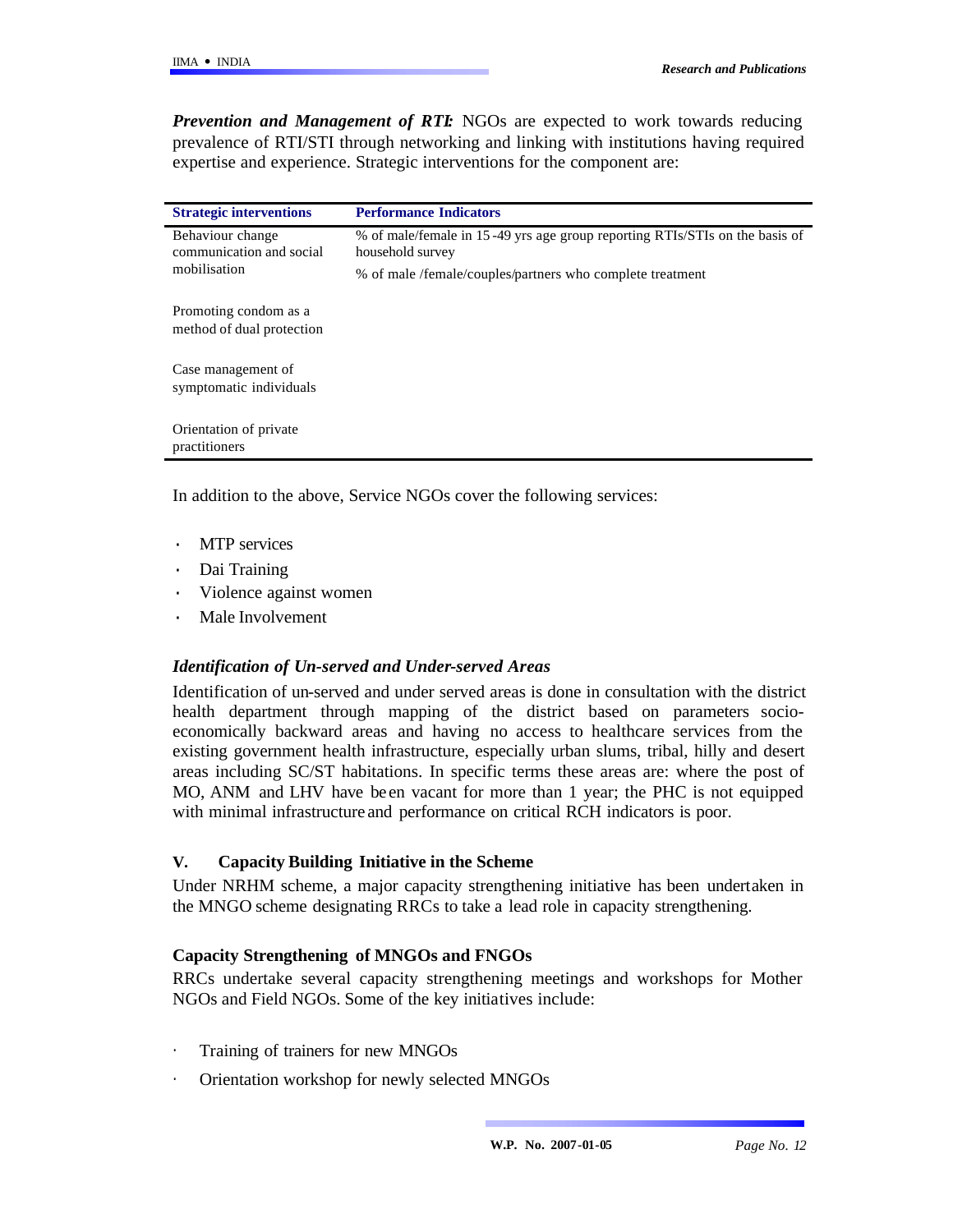- On spot support for CNA study and data monitoring
- Organising baseline survey data entry package training
- Advocacy with district, state and central government to ensure policy implementation,
- Networking with the state/district/MNGOs and strengthening linkages and advocate for access to health care services.
- Information sharing about policies, programs, and schemes by MOHFW and awareness program by NGOs through newsletters/bibliographies/website
- Documentation and dissemination of best practices on RCH
- Publishing newsletter to disseminate the progress and information in the project

RRCs have organised regional Government-NGO (GO-NGO) partnership workshops with an aim to improve network between the public and private sector, uniformity in messages, enhance trust, transparency and accountability. The workshops were attended by representatives from MNGOs, Chief District Health Officers, RCH officers, Regional Directors, Additional District Health Officers, D istrict Health Officers and representatives from state health department. The key objectives of the workshop were:

- · To discuss the importance of GO-NGO partnership in effective implementation of the RCH programme
- · To share about the MNGO and role of various stakeholders in the programme
- · To develop the GO-NGO partnership strategy and action plan for the effective implementation of RCH II programme.

Along with discussion of the key challenges in implementation of the pr ogramme from NGO and Government perspective , the workshop involves the participants to work on a workable action plan. An analysis of three GO-NGO partnership workshops during 2005, organised by RRC-Chetna , brings out the three major areas of challenges in the programme implementation. These are summarised below:

### *Challenges in working with Government*

- · Communication gaps between government and NGOs
- · Too much of paper work involved in dealing with government
- Difficulties in implementation of work due to bur eaucratic attitudes of officers
- Lack of coordination between NGO representatives and health functionaries
- · Lack of statistics to substantiate the findings
- Inadequate funds to carry out the project activities
- Absence of mechanisms to share information on various issues by the state on a continuous basis
- Less clarity of roles and responsibilities
- Lack of coordination with local self-government bodies (panchayat and elected members)
- Non availability of transport services in remote field areas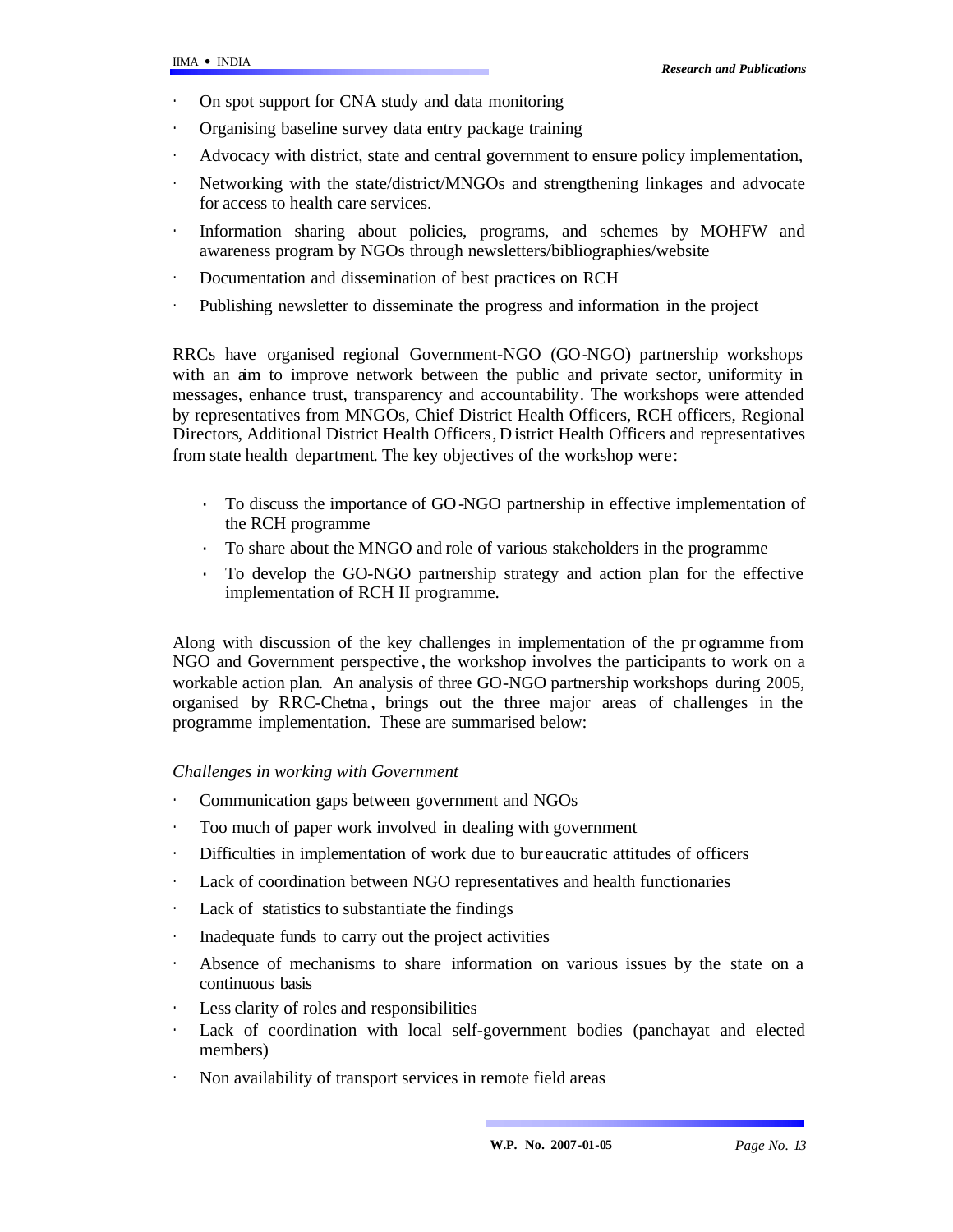- Lack of strategic planning and follow -up activities at government level
- · Block and district health officials were involved in programme planning. They just act in implementing the programme in the field area

## *Challenges in working with NGO*

- NGOs have multiple projects and can not concentrate on one aspect
- Communication gaps exist within the organization
- · NGOs face frequent staff turnover which effect their performance
- · Selection of dedicated FNGOs is a major challenge for the programme
- NGOs lack transparency and coordination with other NGOs
- NGOs lack skills in documentation

## *Challenges within and on the Field*

- There are problems related to migration of project beneficiaries to other areas and vice versa.
- People la ck awareness, explaining new trends and development takes time.
- Non-availability of referral services at the district level
- Lack of willingness among staffs to work in the remote areas
- · Lack of transparency between GO and NGO
- · At the district level, there is lack of clarity about the role of MNGO and the government

## **Special Initiative s**

Special initiatives were taken by the RRCs to address specific needs of the state. For this purpose, RRCs organised state level theme based workshops on different aspects of RCH. Some of the key initiatives are discussed below.

*RRC-MAMTA:* Female feticide and infanticide is a major problem in Haryana with only 819 females per 1000 males (2001 census). Kurukshetra (771), Ambala (782), Sonepat (788), Kaithal (791), Rohtak (799) are the worst hit districts. In order to tackle this burning issue, RRC – Mamta organised several district level workshops on this issue. The workshops were attended by representatives from NGOs, district, state health system. Through the workshops, ideas were generated that can be applied at the community, district and state level for addressing the declining sex ratio of Haryana. Recommendations from the workshops were endorsed by the state government and presented to the planning commission.

*RRC-VHAI:* Rajasthan ranks second in the country in maternal mortality. With an intention to address this issue, RRC-VHAI has set up a Janani Suraksha Yojana Helpline in Rajasthan in collaboration with the State Health Mission, Rajasthan. The Janani Suraksha Yojana Helpline seeks to promote emergency referralensuring safe delivery of women with obstetric emergencies at the health facility and thereby contribute to reduction of maternal mortality by tackling the three delays. This will be achieved by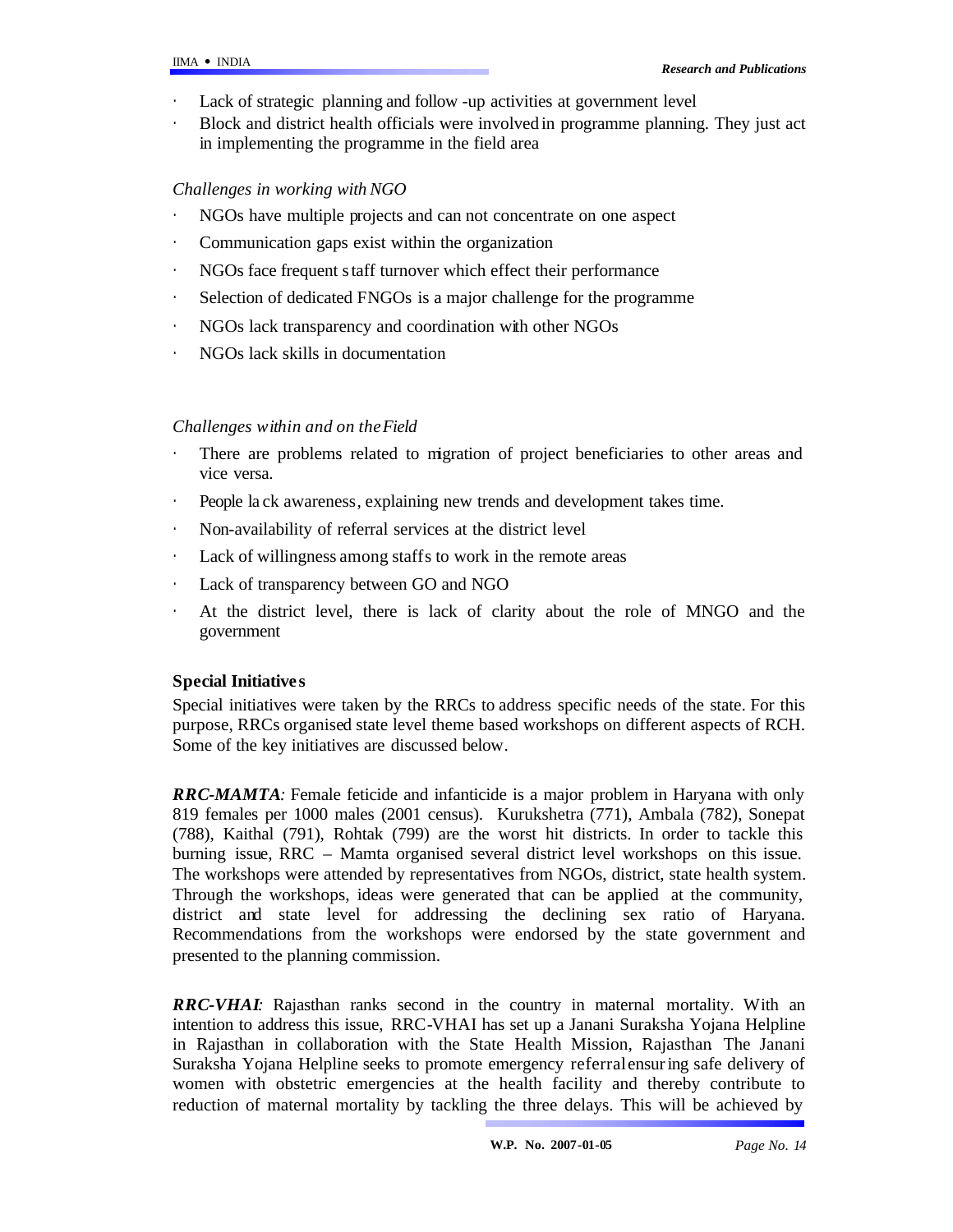establishing 28 JSY Helplines in the selected blocks of the 28 Districts of Rajasthan. It is an innovative project, which is in partnership with the Government and selected NGOs of Rajasthan most of whom are MNGOs and FNGOs.

### **Identification of Best Practices Centres**

Recognising that no single RRC can have the full complement of technical resources to fulfil the diverse requirements of the MNGOs and SNGOs, Best Practice Centres (BPC) were identified with issue-based expertise (for example neo-natal care, FP, RTI/STI, MCH, adolescent health, in service training for management, documentation etc.). The criteria for selection of BPCs include demonstrated credibility in the chosen technical aspect, appropriate infrastructure and in-house expertise. The programme budget for RRCs includes a minimum support for engaging two BPCs per state. The support of the BPC is mainly to develop an institutional mechanism for drawing upon external expertise by the RRCs.

### **VI. Observations**

Based on the review and description of roles of various stakeholders in MNGO scheme there are several areas that need understanding of issues having bearing on developing the structure and processes of such public-private partnership. Specifically some of points include:

- Understand the management capacity and competency in make-up of these partnerships
- · Identifying pathways towards developing state, district and NGOs management capacity

From our discussion with key stakeholders and based on the review of the MNGO scheme, following key questions emerge as the determining factor towards success of scheme:

- · Do the stakeholders involved in the scheme design and implementation have adequate capacity to ensure proper implementation of the scheme?
- · Do financial management system in the scheme provides right incentive for desired performance?
- · Have the scheme and its implementing age ncies developed and acquired appropriate and adequate capacity to implement and monitor the contracts?
- Are there systems in place to manage and monitor the contract process?
- Are the NGOs involved in the scheme comfortable with the costs involved in managing relations with different stakeholders in the scheme?

We address these questions in the following sections.

### **Capacity of Stakeholders to Implement the Scheme**

Implementation of the scheme involves competencies required at each level of scheme implementation. This relates to identification of organisation, request for proposal, evaluation and appraisal of organisations, disbursement of payments, induction training,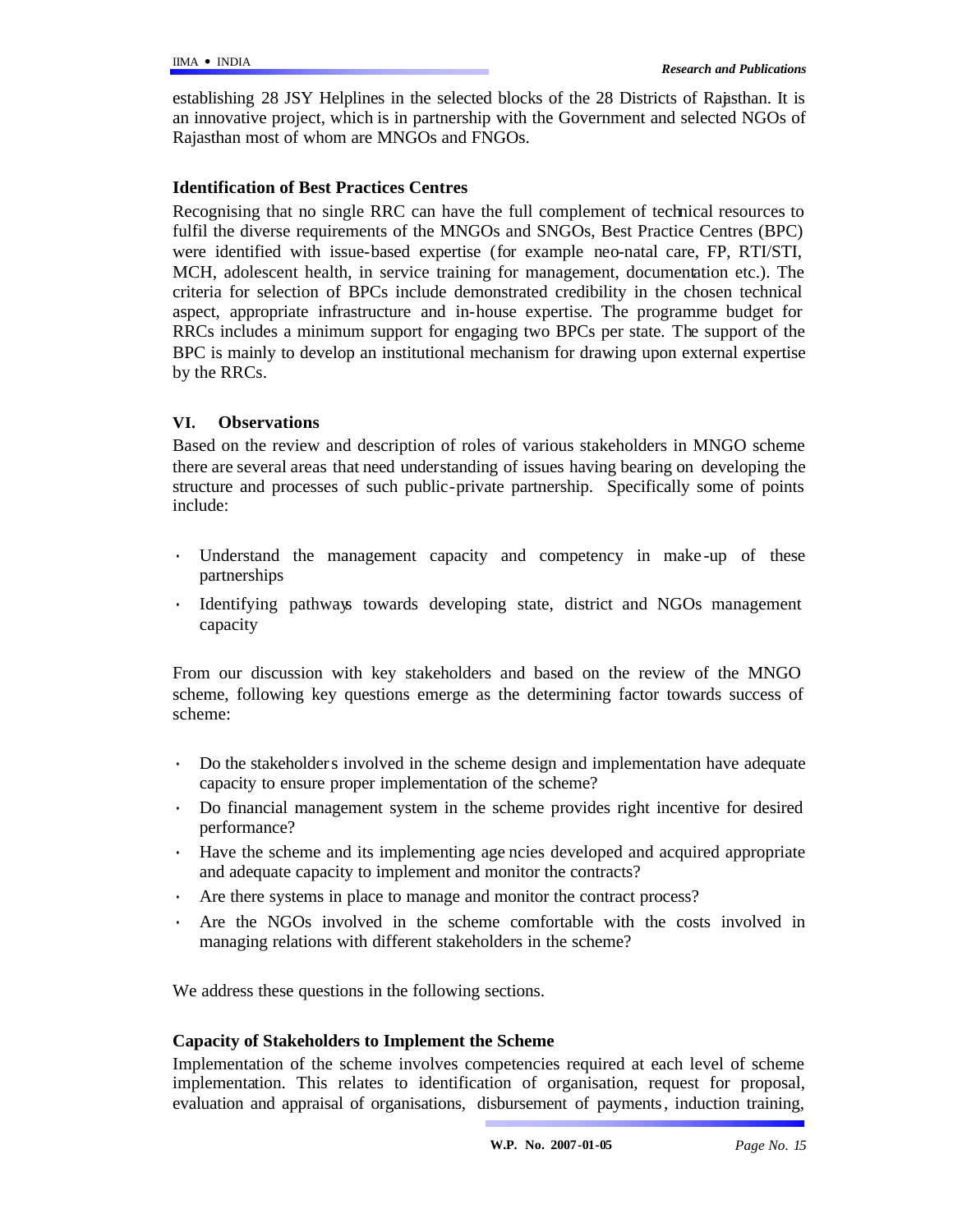monitoring the scheme progress, adequate and timely reporting. Health department and NGOs involved in the scheme have to assume new competencies and skills to manage the scheme.

Facilitative roles in health sector calls for coordination skills, communication skills and stakeholder sensitivity<sup>8</sup>. Competencies here are adopted from UNIDO competency model<sup>9</sup>. The model has discussed about different attributes of individual competencies in delivery of services. Additionally we observed that community capacity and institutional capacity in the system are essential attributes for service delivery. Following this logic, three competency attributes are used to analyse the MNGO scheme in this paper:

- Individual Competency
- Community Capacity
- **Institutional Capacity**

### **Individual competencies**

l

Each stakeholder involved in MNGO scheme need a wide range of competencies and skill mix in order to achieve the scheme objectives and coordinate with the different stakeholders involved in scheme implementation. Attributes of the individual competencies important for Mother NGO scheme implementation are discussed below:

**Managerial Competencies**: Competencies considered essential for staff with managerial or supervisory responsibility in any service or programme area relates to:

- Strategic orientation: relates to capacity of managers in leadership roles to be continuously able to develop appropriate programme strategies after discussing with various stakeholders and communities and policies for the programme and translate programme strategies into clear objectives and action plans.
- · Continuous updating and being innovative: refers to the quality of programme managers to benchmark best practices and encourage adoption of new practices. Managers with creative role encourage risk taking and respond quickly in case of contingencies.
- Analytical skills: refers to quality to analyse and understand the programme dynamics identify problem factors and problem solving skills.
- Partnership orientation: refers to the skills of programme managers to understand partners view in implementation of the programme.

**Technical/Functional Competencies** are considered essential to perform any job in the organisation within a defined technical and financial area of work. Strong commitment to

 $8$  Bhat, Ramesh and Maheshwari SK (2005). Human resource issues and its implications for health sector reforms. *Journal of Health Management*, 7, 1(2005), pp 1-39.

<sup>&</sup>lt;sup>9</sup> UNIDO Competencies. Strengthening Organizational Core Values and Managerial Capabilities. Accessibleat www.unido.org/userfiles/timminsk/UNIDO-CompetencyModel -Part1.pdf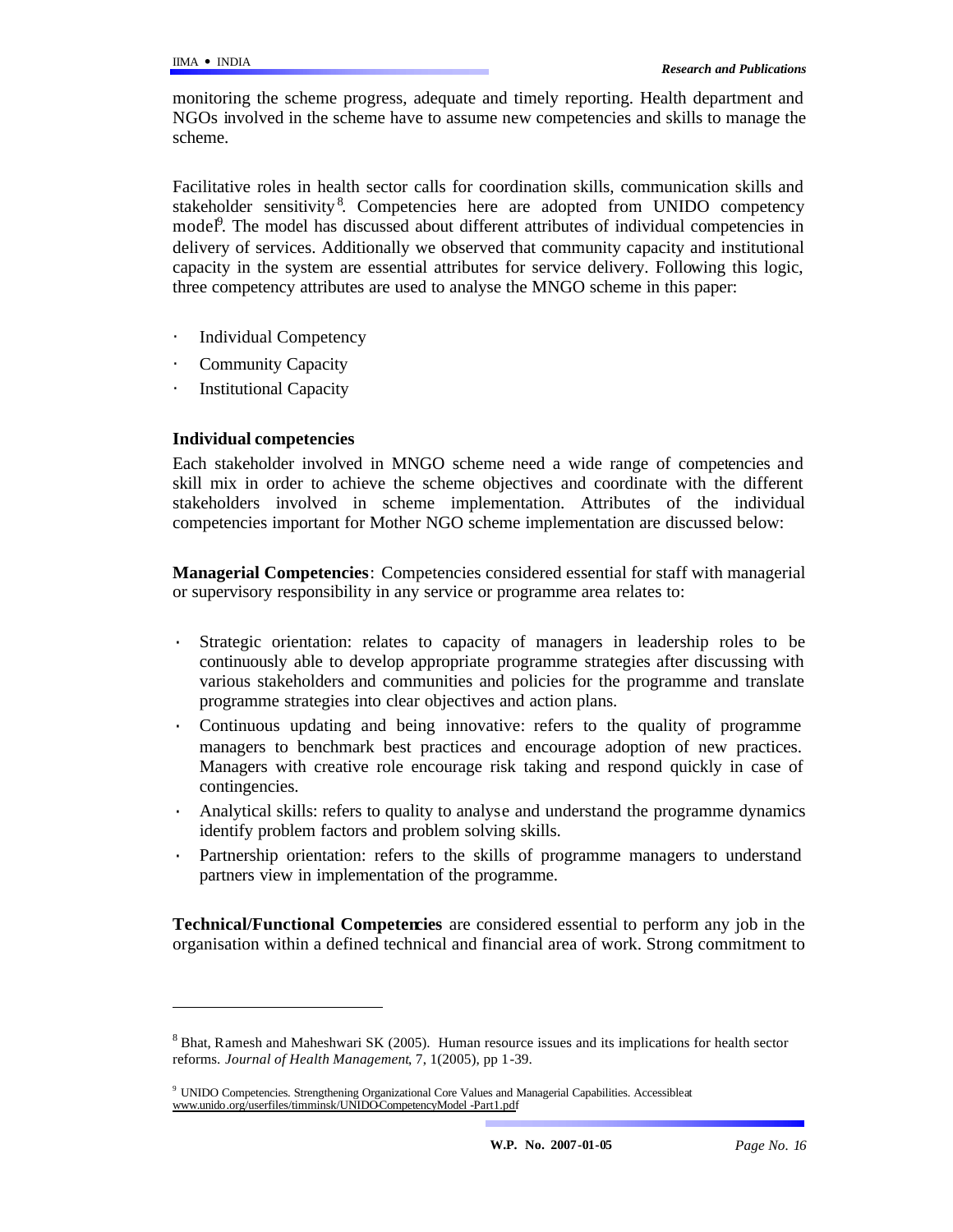l

the NRHM objectives is other important attribute in implementing this scheme effectively.

**Community capacity**<sup>10</sup> is "the interaction of human capital, organizational resources, and social capital existing within a given community that can be leveraged to solve collective problems and improve or maintain the well being of that community. It may operate through formal social processes and /or organized efforts by individuals, organizations, and social networks that exist among them and between them and the larger systems of which the community is a part."<sup>11</sup> Different NGOs implementing the Mother NGO scheme acts as a community between themselves.

NGOs working in the system should have:

- Community connect: the degree to which NGOs feel connected and share common interest. NGOs working in the MNGO scheme should nurture feeling of integrated network of NGOs working towards achieving common goal. All NGOs are expected to share knowledge and sort out differences among themselves.
- Commitment: sense of feeling "all in the same boat".
- · Ability to solve problems: ability to solve a problem must be enduring, extending beyond just one NGO and should include alternate routes appropriate to solving the problems faced by the NGO community in the scheme
- Access to resources: in order to implement the scheme, NGOs require access to economic, human, physical and political resources, which may not be possible to a single organization. These resources enable the NGOs to link to systems in the larger context.

**Institutional capacity**<sup>12</sup> refers to the ability of the system to identify problems, develop and evaluate policy alternatives for dealing with them and operate the programme. Different attributes of institutional capacity are discussed below.

*Institutional resources* represent the attributes an organization possesses or controls and consist of:

- Governance (Board, Mission/Goal, Constituency, Leadership, Legal Status);
- · Human Resources (Human Resources Development, Staff Roles, Work Organization, Diversity Issues, Supervisory Practices, Salary and Benefits);
- · Management Practices (Organizational Structure, Information Systems, Administrative Procedures, Personnel, Planning, Program Development, Program Reporting); and

 $10$  Bishop R and Bella L. 2004. Community Capacity Development. Accessible at www.cpha.ca/literacyandhealth/documents/Empowermentcapacityoct18.pdf.

<sup>&</sup>lt;sup>11</sup> Chaskin, Robert J. 1996. *The Ford Foundation's neighborhood and family initiative, moving toward implementation: An interim report.* Chicago: The Chapin Hall Center for Children at the University of Chicago.

<sup>&</sup>lt;sup>12</sup> VanSant J. Framework for assessing the institutional capacity of PVOs and NGOs. Duke University. Accessible at www.ngomanager.org/vansantarticle.htm .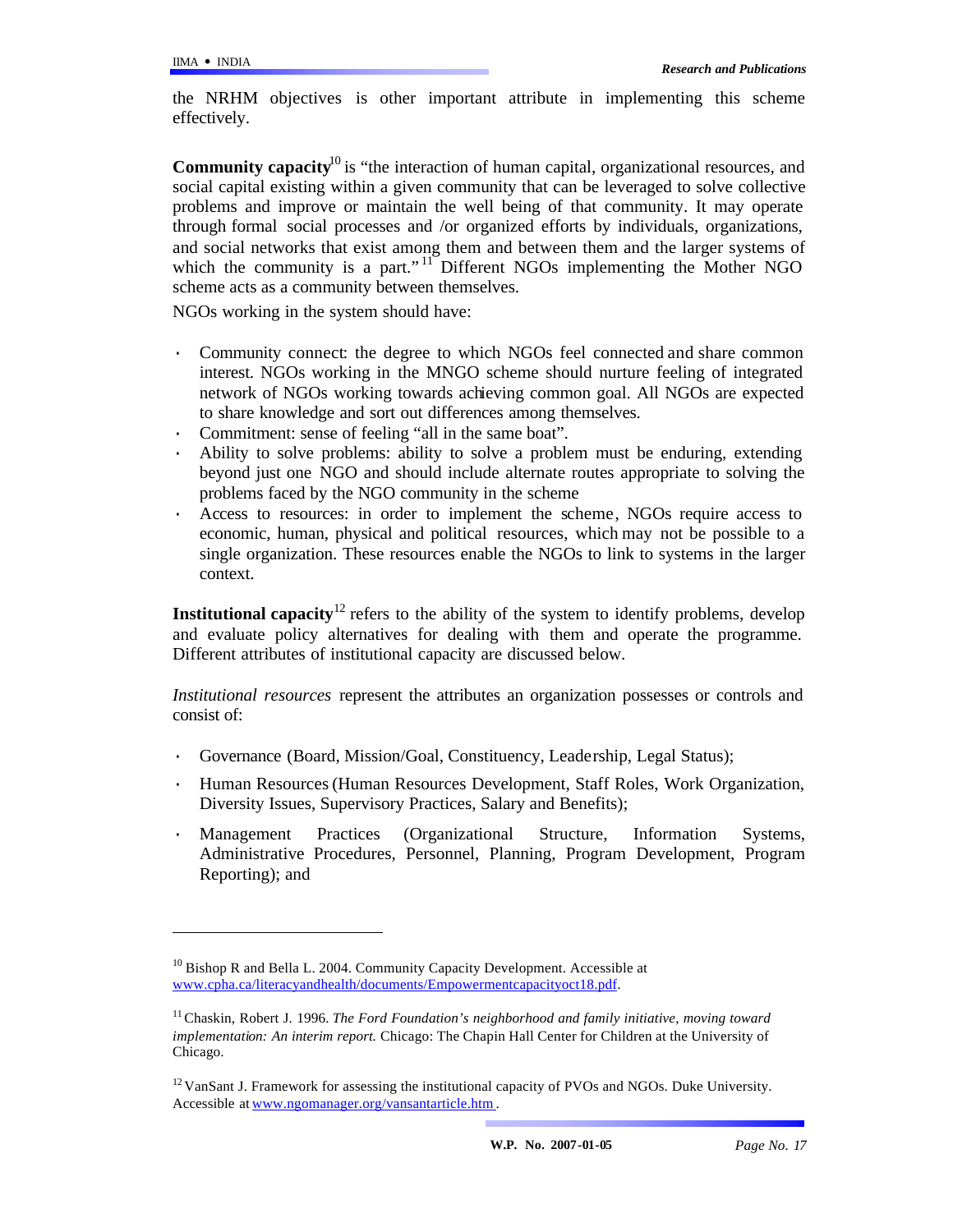· Financial Resources (Accounting, Budgeting, Financial/Inventory controls, Financial Reporting)

*Institutional performance* measures an institution's program, services, or other impacts as a result of how effectively it employs its institutional and technical resources.

- External Relations (Constituency Relations, Inter-NGO Collaboration, Government Collaboration, Donor Collaboration, Public Relations, Local Resources, Media); and
- · Applications of Technical Knowledge are key attributes of institutional performance. Institutional performance assesses both efficiency and effectiveness at a point in time.

*Institutional Sustainability* incorporates more forward-looking attributes such as organizational autonomy, leadership, and learning capacity that, in turn, help ensure sustainability and self-reliance in the future.

### **Rating the Competencies**

The three capacity components of individual, community and institutional play an important role in implementation of MNGO scheme in India. The capacity and competencies of different stakeholders involved in the MNGO scheme is depicted in the matrix below. The matrix has been drawn based on our assessment and based on discussions with principal stakeholders of the scheme and issues and concerns raised at various GO-NGO partnership workshops organised at Gujarat and Haryana. The stakeholders of the scheme, discussed in this study, relates to Apex Resource Cell, Regional Resource Centre, State RCH Society, District RCH Society, Mother NGO and Field NGO.

Three researchers having significant experience and understanding of NGOs and India's Public Health system made an independent assessment of different competencies required in functioning of the MNGO scheme. Subsequently members shared their assessment on different component to other members. Through discussion consensus was arrived in reaching the final assessment of competencies. This method of assessment is in congruence with qualitative data analysis methods.

The matrix scales the different competency attribute in the programme on a scale of high involvement to low involvement. The matrix is further divided between Actual – what is currently observed and desired – what is the best expected from the system given the current constraints to make the programme more effective. Though utmost care has been taken to ensure proper representation of the facts, interpretation of the matrix has to be done with a caution considering interviewer and judgement bias.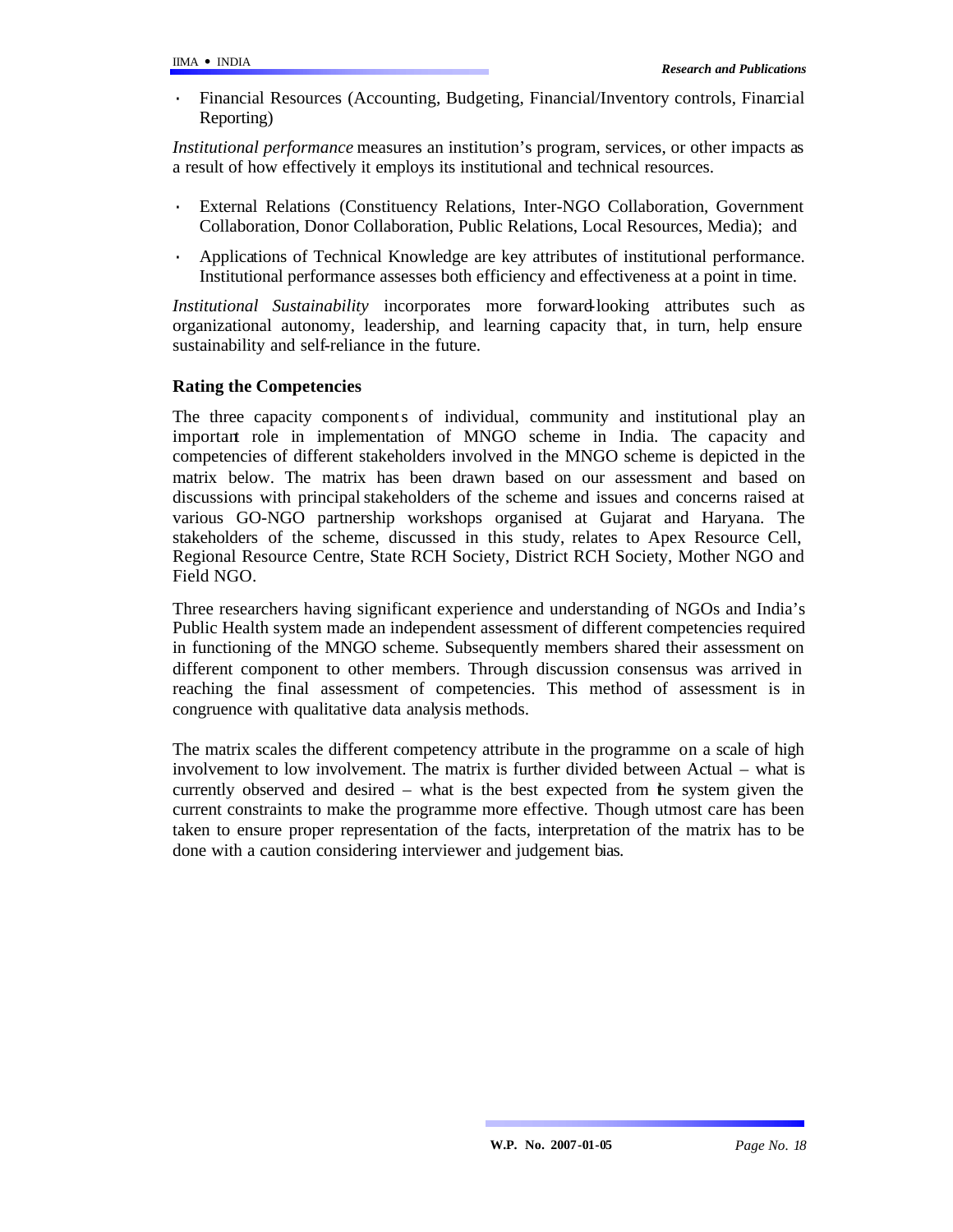## IIMA ó INDIA *Research and Publications*

## **Matrix: Capacity Assessment of the MNGO Scheme Implementation**

| <b>Composite Attributes</b>                                                                                                        | Central (ARC)  |                       | <b>RRC</b>    |                       | <b>State</b><br><b>RCH Society</b> |                         | <b>District</b><br><b>RCH Society</b> |                       | <b>MNGO</b>    |                         | <b>FNGO</b>   |                       |
|------------------------------------------------------------------------------------------------------------------------------------|----------------|-----------------------|---------------|-----------------------|------------------------------------|-------------------------|---------------------------------------|-----------------------|----------------|-------------------------|---------------|-----------------------|
|                                                                                                                                    | Actual         | <b>Desired</b>        | <b>Actual</b> | <b>Desired</b>        | Actual                             | <b>Desired</b>          | Actual                                | <b>Desired</b>        | <b>Actual</b>  | <b>Desired</b>          | <b>Actual</b> | <b>Desired</b>        |
| <b>Individual Capacity</b>                                                                                                         |                |                       |               |                       |                                    |                         |                                       |                       |                |                         |               |                       |
| <b>Managerial Competency</b>                                                                                                       |                |                       |               |                       |                                    |                         |                                       |                       |                |                         |               |                       |
| <b>Strategic Orientation</b><br>Creativity<br><b>Analytical Skills</b><br><b>Consultative Skills</b><br><b>Partner Orientation</b> | М<br>М         | н<br>H<br>H<br>H<br>Н | M<br>М<br>M   | Н<br>H<br>Н<br>M<br>H |                                    | Н<br>M<br>M<br>M<br>M   |                                       | M<br>M<br>M<br>M<br>M | M<br>M<br>M    | Н<br>M<br>н<br>H<br>M   | M<br>м        | M<br>H<br>M<br>H<br>H |
| <b>Functional Competency</b><br>Availability of Skilled<br>Personnel                                                               | м              | Η                     | M             | Ή                     | M                                  | M                       |                                       | M                     |                | $\overline{\mathsf{H}}$ |               | M                     |
| <b>Community Capacity</b>                                                                                                          |                |                       |               |                       |                                    |                         |                                       |                       |                |                         |               |                       |
| Sense of Community                                                                                                                 |                | M                     |               | Н                     |                                    | M                       |                                       | M                     |                | н                       |               | H                     |
| Commitment                                                                                                                         |                | H                     | M             | H                     |                                    | H                       |                                       | M                     | M              | H                       |               | H                     |
| Ability to Solve Problem                                                                                                           |                | М                     | M             | M                     |                                    | $\overline{\mathsf{H}}$ |                                       | M                     |                | π                       |               | M                     |
| <b>Access to Resources</b>                                                                                                         |                | М                     | M             | Η                     |                                    | М                       |                                       | M                     | М              | π                       |               | Ή                     |
| <b>Institutional Capacity</b>                                                                                                      |                |                       |               |                       |                                    |                         |                                       |                       |                |                         |               |                       |
| <b>Institutional Resources</b>                                                                                                     |                |                       |               |                       |                                    |                         |                                       |                       |                |                         |               |                       |
| Legal Structure and Governance                                                                                                     | $\overline{H}$ | Η                     | M             | Ή                     | $\overline{M}$                     | M                       |                                       | $\overline{M}$        | $\overline{M}$ | M                       | M             | M                     |
| <b>Human Resources</b>                                                                                                             | М              | Η                     | M             | н                     |                                    | M                       |                                       | M                     |                | $\overline{\mathsf{H}}$ |               | M                     |
| Management Systems and<br>Practices                                                                                                | M              | Η                     | M             | Η                     | M                                  | M                       |                                       | M                     | M              | $\overline{\mathsf{H}}$ | M             | M                     |
| <b>Financial Resources</b>                                                                                                         | M              | M                     | M             | H                     | M                                  | M                       |                                       | M                     |                | H                       |               | M                     |
| <b>Institutional Performance</b>                                                                                                   |                |                       |               |                       |                                    |                         |                                       |                       |                |                         |               |                       |
| Networking and External Relations                                                                                                  | M              | H                     | M             | H                     |                                    | H                       |                                       | M                     | M              | H                       |               | Ē.                    |
| $\overline{of}$<br>Application<br>Technical<br>Knowledge                                                                           | М              | Η                     | M             | Η                     |                                    | M                       |                                       | M                     | M              | M                       | M             | M                     |
| <b>Institutional Sustainability</b>                                                                                                |                |                       |               |                       |                                    |                         |                                       |                       |                |                         |               |                       |
| <b>Organizational Autonomy</b>                                                                                                     | Ή              | Η                     |               | Ή                     |                                    | M                       |                                       | M                     | M              | M                       | М             | M                     |
| Leadership                                                                                                                         |                | н                     |               | H                     |                                    | M                       |                                       | M                     |                | H                       |               | H                     |
| <b>Organizational Learning</b>                                                                                                     | M              | Η                     | M             | H                     |                                    | M                       |                                       | M                     | M              | M                       | M             | Η                     |

Note: H- High Involvement, M – Medium Involvement, L – Low Involvement. Actual represents the cur rent scenario. Desired indicates the expected scenario.

**W.P. No. 2007-01-05** *Page No. 19*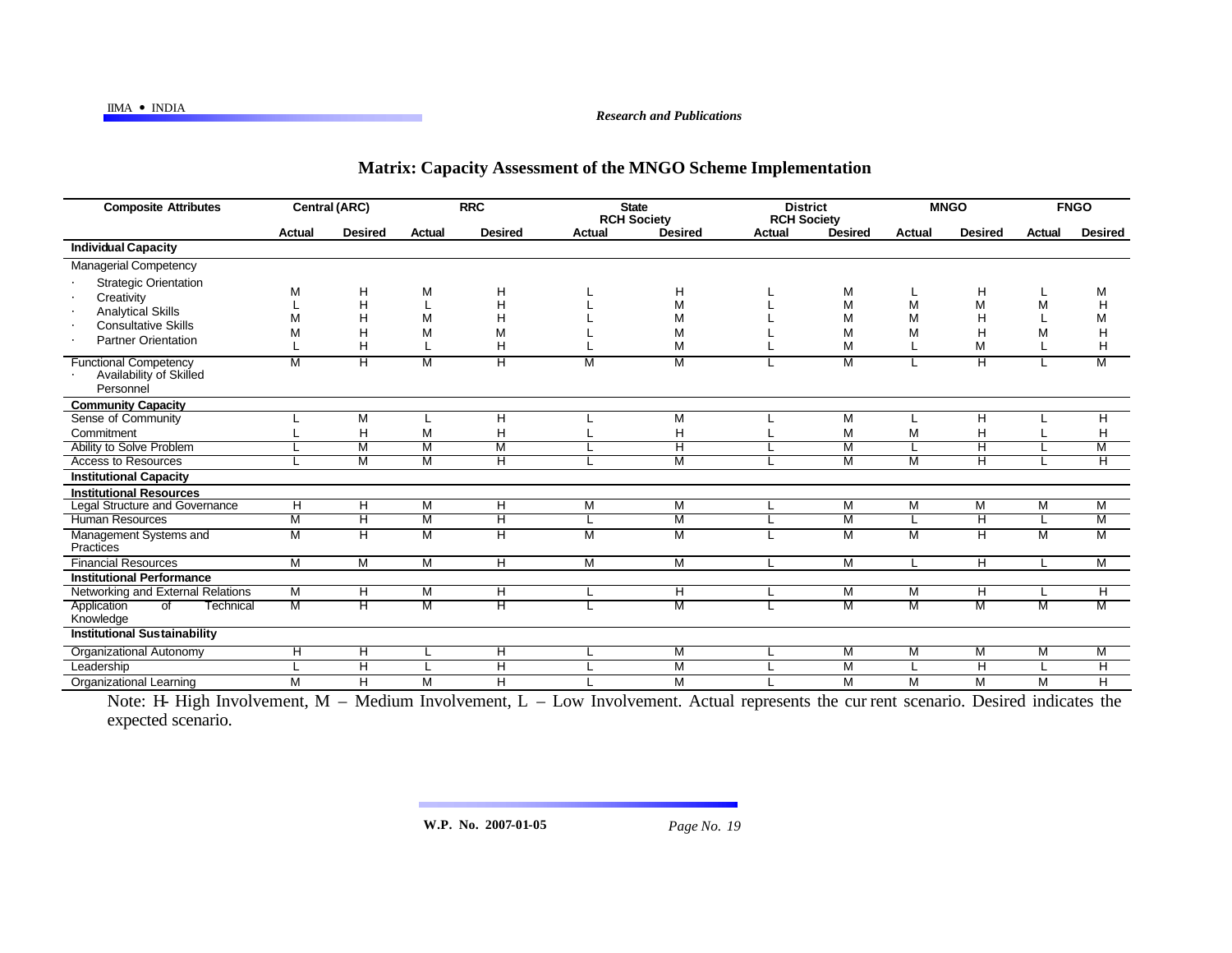

### **Assessment of capacities of different stakeholders**

Based on the discussions with various stakeholders, the study team undertook a mapping of capacity in the MNGO scheme at different stakeholders' level. "Actual" shows the existing level of capacity in the system among various stakeholders. "Desired" reflects how the scheme in order to be more efficient should structure itself.

**Apex Resource Cell:** The Apex Resource Cell is the nodal agency in the MNGO scheme at the central level. The current capacity in the system shows that ARC is rated poorly on several community capacity as well as creativity and partner orientation. The major challenge for the ARC is an effective leadership. In spite of having good organisational autonomy, the role of ARC is limited due to lack of effective leadership. The study team proposes enhanced institutional and management competencies at the ARC level to carry out its desired activities.

**Regional Resource Centre:** As with ARC, the RRCs too have remained as hub for training and reporting. Much of the responsibilities of RRCs were taken away by the State RCH societies. The RRCs need to take up a major role in steering the scheme progress, have good strategic orientation, developing creative solution and demonstrate strong commitment to the cause. Leadership in RRC has to play important role in coordination between state and district RCH society and the NGOs.

**State and District RCH Society:** The state and district RCH societies would need more flexibility in decision-making and accountability in work. Currently their involvement is low on most of the capacity dimensions. Although not excellent, however medium capacity strengthening will be required on most of the dimensions to leverage effective programme output and provide support to the NGO initiatives. This relates to identification and selection of NGOs, monitoring and fund disbursement.

**Mother NGO:** Mother NGOs forms the backbone of the entire programme. However, they rate medium on several key capacity dimensions. Under the RCH II programme, capacity strengthening of the MNGOs has been stressed in through several initiatives. However, experiences from several workshops shows that the NGOs in the scheme lacks adequate mechanisms of ensuring transparency, role clarity, communication gaps, frequent staff turnover, orientation to scheme objectives, and documentation skills. A strong capacity strengthening is required specifically focusing on their strategic orientation, consultative skills, partner orientation, availability of skilled human resource, developing strong community connect, financial resources, networking and external resources and leadership. Mother NGOs with good leadership and financial base have demonstrated better results in the programme.

**Field NGO:** Field NGOs are the true implementers in the programme. However, their capacity to deliver is constrained due to unavailability of good financial and human resources. NGOs working in the field do lack the sense of being a part of the larger NGO community, commitment and sharing of resources between themselves. Given this constraints, it is expected that moderate improvement in several capacity dimensions will produce excellent results in programme implementation.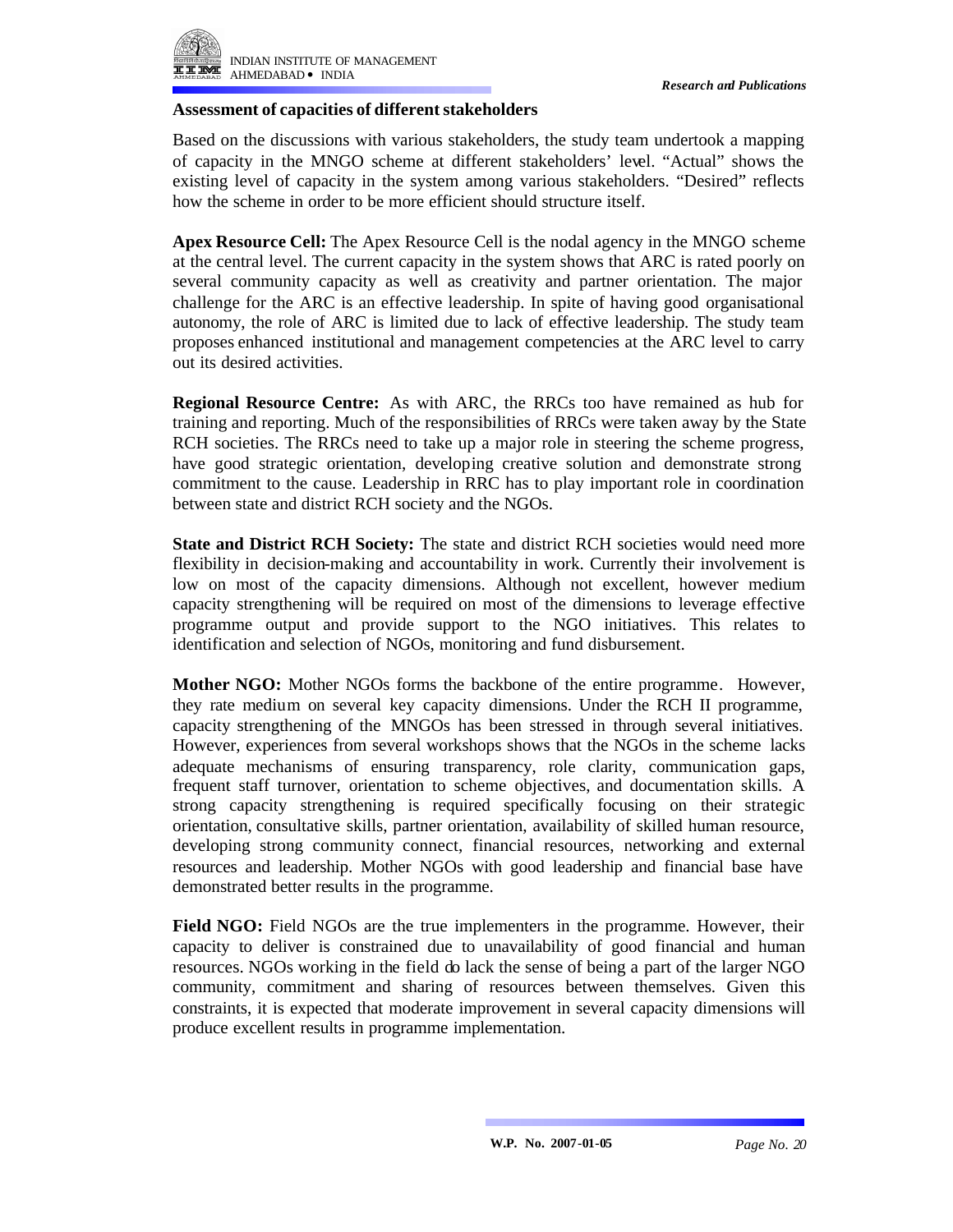### **VII. Issues**

Different issues emerge from a review of the capacity and competencies of actors in the mother NGO scheme. These are discussed below.

**Financial management and funds flow:** The financial budget for the scheme provide for dedicated line items for human resource for the ARC and RRC. MNGOs and FNGOs do not have any earmarked allocations for human resource in their budget. Uncertainty of funding and contract renewal is considered a major barrier to hire qualified personnel in the programme. For example, the period of 2004-05 was a transition period from RCH I to RCH II programme. There was no funding available for the programme implementation during this period. None of the MNGO visited do have a full time person responsible for implementation of the scheme. In most cases, it was an add-on to existing workload of the NGO personnel. While this can be beneficial for integration with other health activities, there were no special efforts made in the scheme to develop human resource capacity in the programme. NGOs implementing the scheme in general have been observed not having partnership orientation and working together. This contradicts the basic philosophy of implementing such schemes. There is a sense of competition among the NGOs to attract resources hampe ring the process of knowledge sharing and problem solving.

*"During the beginning of phase II of the programme, we were given training on conducting Community Need Assessment (CNA) survey. However, while we were preparing for the survey, new RRC were assigned and they said that the approach has now changed to Baseline Survey (BLS). The problem is that many of our FNGO have already done CNA and now there is no additional fund for conducting BLS. We have to somehow manage with the funds from our own resource."* One MNGO representative from Haryana

This suggests that the implementing agencies have not invested time on developing a fair and good plan. The changes in approach pose difficulties in implementing the scheme and create confusion in implementation process.

**Delay in Fund Release:** With the transition from RCH I to RCH II, release of grants have become a contentious issue in the programme. Representatives of all the NGOs that were met in during the study mentioned that delays in receipt of funds for programme implementation. Although initial grant of Rs. 1 lakh is released to the MNGOs for identification of field NGOs, programme implementation grant is pending in most cases. Effectively the NGO activities under the RCH project have no significant progress since end of RCH I Phase. Decentralisation of the programme to the state level, while has created a sense of ownership of the programme by the state, have also delayed the fund release process. Moreover, several operational problems have also compounded the process of fund release from the state. Delay on the part of district health officials to clear the NGO proposal. It was observed that district officials wait for clearance of the entire proposals of the MNGO and FNGO in their district and then only the same is forwarded at the state level.

*"After end of RCH phase I, the entire programme scheme has been redefined and we have to start from the scratch. We have to re-apply for the scheme as MNGO and have to surrender districts where we were implementing programmes earlier. There is no funding for programme implementation since last one year. Discontinuity of the project leads to gaps between old and new project resulting*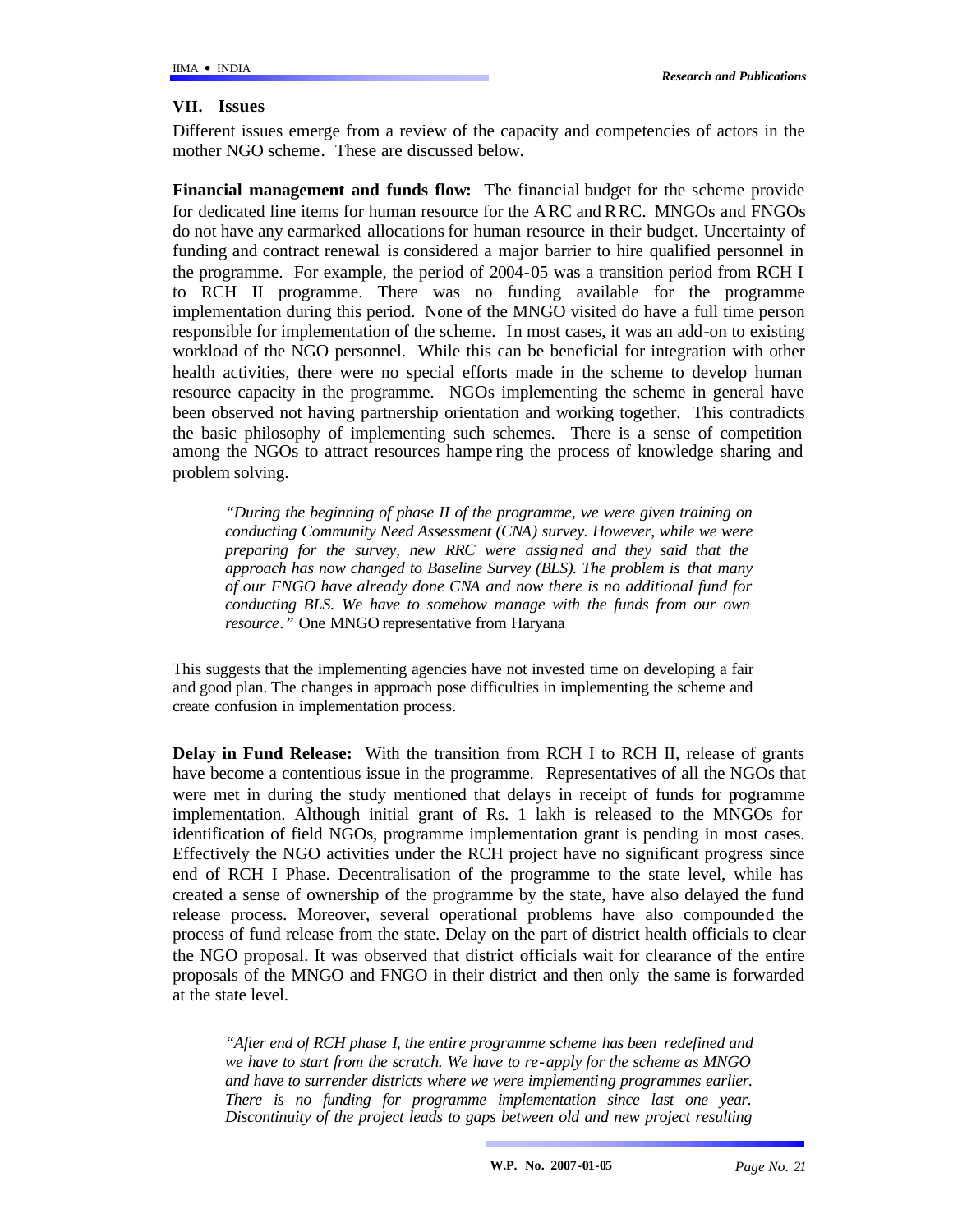*hindrance in achieving the ultimate objective of programme."* MNGO representative from Assam

**Credibility and trust:** There is a lack of trust among the key stakeholders in the scheme. While NGOs feel that government officials lack time bound and efficient mechanism creating unnecessary delay and irregularity in sanction and release of funds; district officials feel that NGOs are over budgeting, do not submit reports on time, lack transparency, work with unqualified or semi-qualified staffs. In appraisal of NGO proposals district officials have articulate their capacity constrain in selection of right NGOs. The lack of trust and confidence in the stakeholders also creates delay in selection and release of funds to implementing agencies.

*"NGOs come with their own perspective, not necessarily having community perspective. We do not have NGO coordinator position and evaluation guidelines of projects not clear…. Some NGOs do not pay staff that is on paper….. If NGOs do not have activities or network in the proposed districts, but submit a proposal – What can we do?"* One health official in a GO-NGO partnership workshop in Haryana

There are differences in perspectives of agencies implementing the scheme. It is felt that various stakeholders have not been oriented to the scheme properly. In addition, it is also observed that various guidelines of implementing the scheme lack clarity. Inadequacies of proper systems, which ensure adherence to the processes, are major concerns. This sometimes creates mistrust and lack of faith in the system.

**Integration Issues:** Integration refers to both vertical and horizontal integration in the programme. While stress has been given on vertical integration in the programme that is between NGOs and government - horizontal integration has been largely left out. Horizontal integration refers to exchange of knowledge and resource between the NGO partners and learning from each other's activities. It is also felt that current initiatives for experience sharing and best practice consultation are quite inadequate in the scheme.

**Nature of Contract:** For implementation of the scheme district RCH society enters into contract with the MNGO, FNGO and SNGO. The contract for the scheme is done through a Memorandum of Understanding between the Chief Medical and Health Officer of the district and the NGO. The MoU broadly focuses on objectives of the scheme, commitment from the department towards technical and financial support for the scheme implementation, obligations from the MNGOs towards the project aims, reporting requirement and penalty clause. The MoU and contract looks more as an informally worded document and lacks specifications. These documents do not specify implications and risks and how these would be addressed in case of delay from the government in fulfilling funding commitment or in case there is failure to facilitate the service delivery provision.

In absence of these, it becomes difficult on the part of the parties to follow the contract process. The terms and conditions as laid out in the contract, put the government in a position of power vis-à-vis the NGOs and leave little room for the NGO partners to negotiate with the government on critical issues.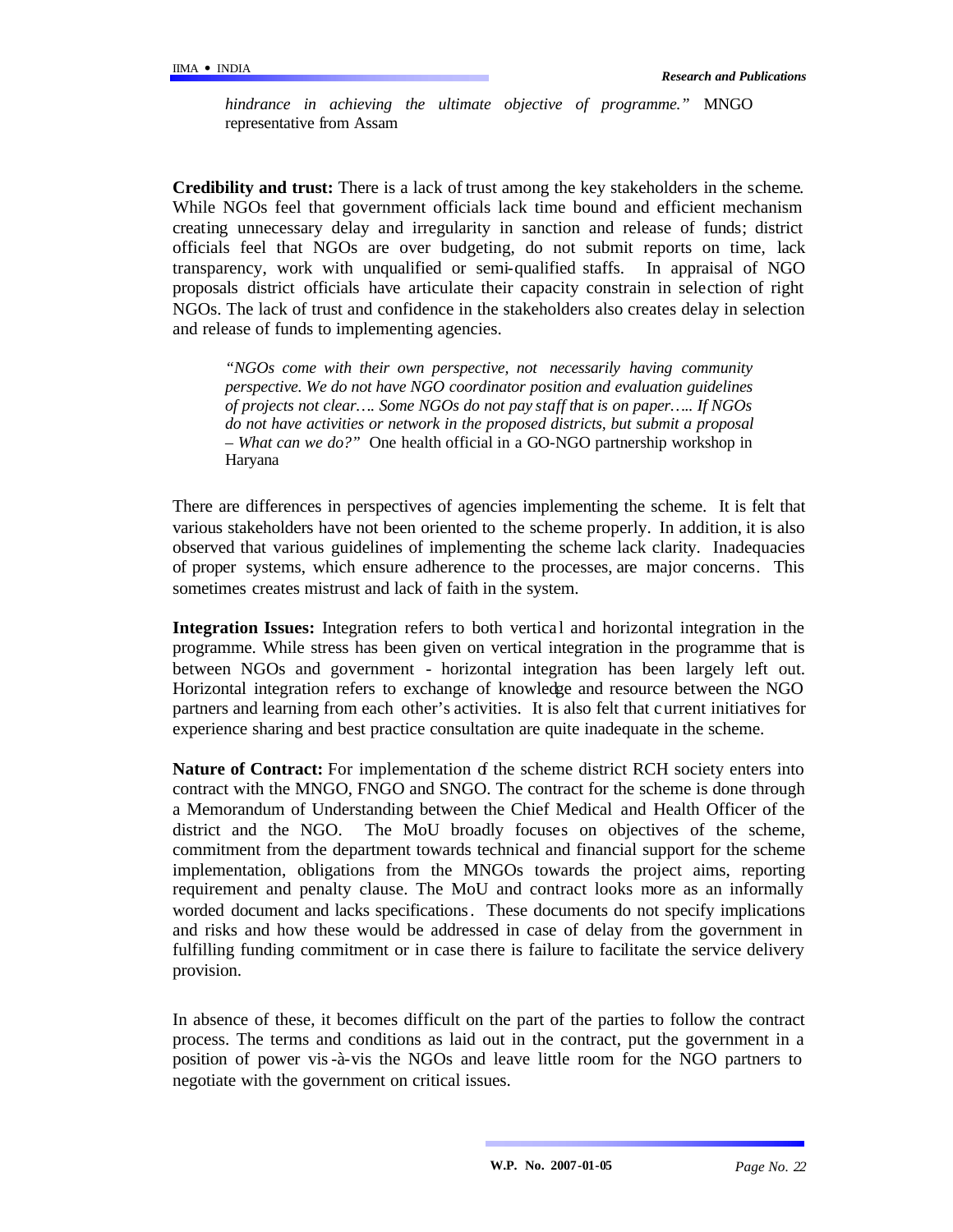It is also silent on the key outcomes expected out of the project that are to be implemented by the NGOs leaving room for subjective decision making on the part of the government. Given the fact that NGOs are expected to 'partner' with the government for implementation of the programme, the NGOs strongly expressed the need for 'better' and 'fairer' contract that contained 'clearly defined' reporting relationships and objective grievance redressal mechanisms.

**Management of Contract Process:** Management of contract process and monitoring in the scheme needs much attention in the programme implementation. As an integral part of the scheme design, monitoring of the scheme have been responsibility of the Regional Resource Centres. However, in RCH II programme, many of the responsibilities were delegated to the district and state RCH society. This has resulted in procedural delays in the scheme implementation. This is reflected in, for example , selection of NGOs where District NGO Selection Committee played an important role.

NGOs complained that the selection processes of NGOs are often complicated and time consuming. At the district level, a selection committee for NGOs is headed by District Commissioner and Assistant District Commissioner. It was observed that due to work pressure, ADC and DC were hard pressed to spare time for the meetings. Moreover, nonavailability of district NGO coordinator hampers the evaluation process of NGO proposal. All proposals from the districts are compiled and send to the state level agency. This resulted in procedural delay, as some NGOs were required to rework their proposals. Due to this, proposals from all NGOs from the districts are delayed. The state NGO selection committee has members from different offices of the government including representative from central ministry and different departments of state government. Availability of all members for the meeting is a problem in NGO selection process.

*"District NGO selection committee is headed by the District Commissioner and Assistant District Commissioner. They were so busy that finding their time for meeting and appraisal is a great problem. If the appraisal authority were delegated to the District Health Officer, things can be speeded up."* One civil surgeon in a GO-NGO partnership workshop in Haryana

Identification of un-served and under served areas was done by the District Health Official and the same is notified to the concerned Mother NGOs. However, the system is not based on GIS mapping, but often based on the perception of the district officials and availability of FNGO to work on this areas.

Multiple points of authority and reporting relationships have raised issues of effective coordination of the scheme implementation. Although the scheme is funded exclusively by the central ministry of health and family welfare, the onus of selection and monitoring of the scheme implementation rests with the state government. Regional resource centres were responsible for technical support and capacity strengthening in the scheme. There were instances where Mother NGOs have to send periodic reports to multiple agencies or bypass RRCs to get their work done from the state health de partment. This creates a dual reporting system that dilutes the scope of authority for RRCs in scheme implementation.

*"We have good terms with the state officials and get our work done through the directorate. We do not need to talk to the State NGO Coordinator or the RRC people. They are new and inexperienced in the field. Getting works done through*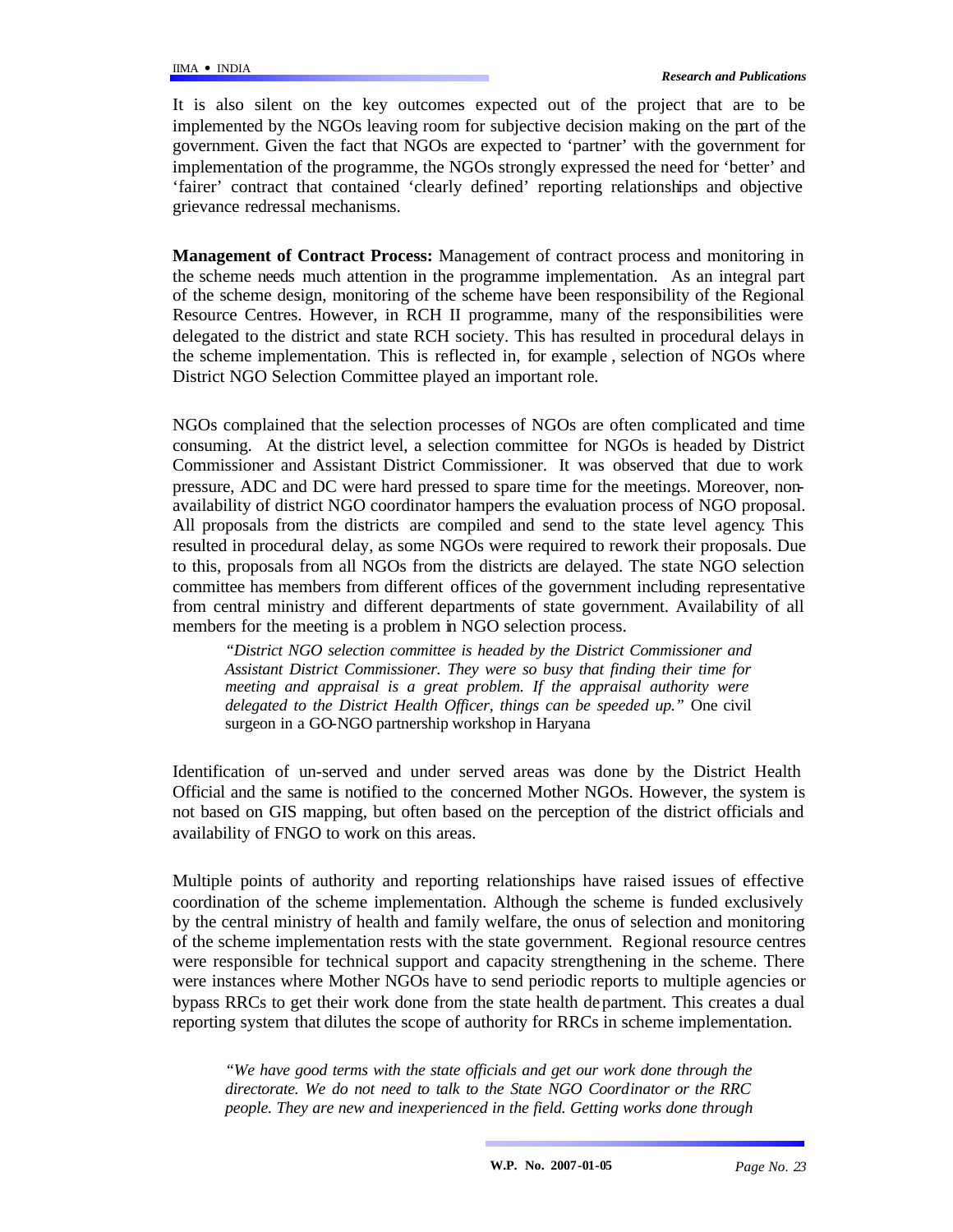*them delays our process"* Coordinator of a MNGO having presence in multiple states

**Managing Networks and Relationship:** Cost of administering the Mother NGO scheme does not restrict to the budget specified in the programme. There are costs related to managing relationship with district officials and networking with other NGO partners. While it was not possible to quantify the resources needed to manage relations hips, it relates to the cost of time associated with liaisoning with the state government officials from district to state level. Similarly, district officials have to make visits for field appraisal to the NGOs. During routine government programmes, NGOs participate in the programme for community mobilisation.

NGOs claim that the scheme does not provide adequate resources to meet all the requirements and support all activities of the scheme. However, they have to remain in the scheme because of national character of the programme. There were instances of uncertainty in the scheme with the initiation of Phase II of the RCH programme. With RCH II project declared, there was a change in strategy in the Mother NGO scheme. NGO areas were relocated with each Mother NGO and each MNGO was allowed to work in maximum of two districts. To strengthen the programme further new RRCs were created leading to reallocation of work, programme strategies shifted from mere demand generation to adding component of service provision and CNA instrument modified to baseline survey. All this necessitated re-selection of NGOs, preparation of project proposal and conducting of baseline survey (BLS). Shifting of the project ownership from the centre to the state has created a delay in approval of proposals and release of funds. Because of this, no activities on RCH implementation were possible during the end of the project in Phase I.

*"The scheme is not financial rewarding for us. However, we have to continue with the scheme as it is a national programme funded by the World Bank . It was the delay on the part of state government because of which funds are remaining unutilised, and not because the funds are not released for implementation… We are loosing credibility in the community"* Representative from an FNGO in Haryana

### **VIII. Experience in RCH II**

MNGO scheme has been modified under RCH II programme to address the weakness identified under Phase I of RCH programme implementation. The modified programme is expected to make it more participative, responsive to community needs and address some of the management and implementation problems. However, discussion with various stakeholders involved in scheme implementation does not instil confidence on the capacity of the system to carry out the desired tasks. Some of the implementation problem in the scheme and suggested measures, based on observed evidences, are summarised below .

*Centrality of Roles:* The MNGO scheme in India involves tripartite relationship between Government of India, State Government and NGOs. In the network of relationship, state governments are loosing the centrality of their roles. Over the period, state government have viewed the programme as a centre driven programme with not much role on their part and ownership. Although under RCH II, involvement of state government and delegation of power have taken place, the mindset of state officials have remained more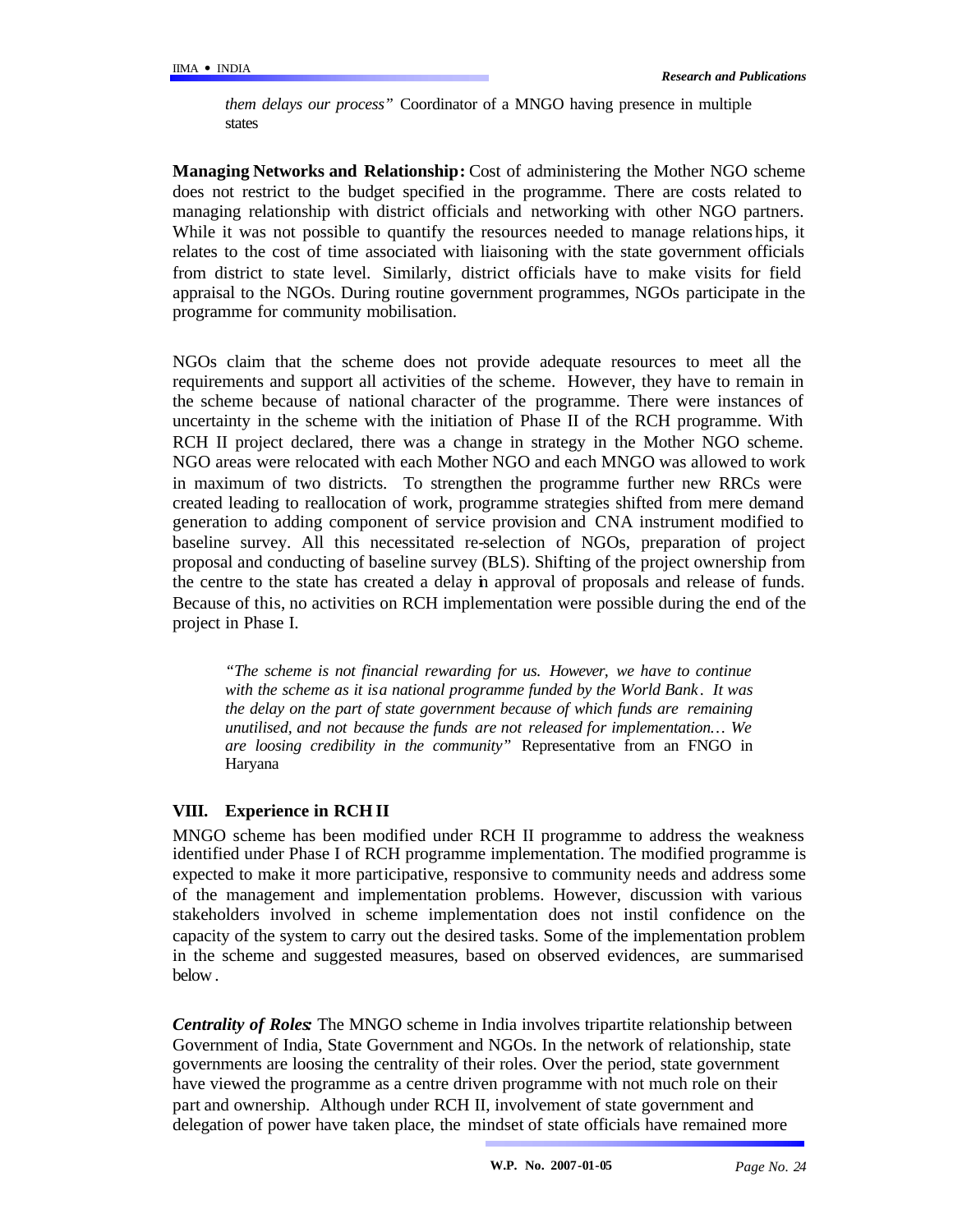of a passive implementers. For success of programmes like MNGO scheme, it is essential to develop a sense of ownership among important stakeholders like the state government.

*Monitoring the Activities:* A lthough the design of MNGO scheme have laid down different stages of monitoring where MNGO monitors the FNGO, RRC monitors the MNGO and ARC monitors the RRC, it is observed that monitoring of the scheme should have involved more active role from the state and district health officials. Currently the state or district health officials do not have any dedicated person for monitoring the scheme. Many of the state have the crucial position of state NGO coordinator vacant.

*Diminished Role of Regional Resource Centres:* Although RRCs in the scheme were conceptualised to play the role of capacity strengthening and monitoring of the scheme implementation, their current roles are greatly reduced in the scheme. Much of the activities relating to appraisal and selection of NGOs, earlier done by RRCs are now delegated to district and state authorities. RRCs were seen to face situations with confronting instructions from State and Centre. This creates problem for them to balance the dynamics.

*Incentive System:* The current incentive system of different health programmes involving NGOs does not follow a uniform pattern. It was observed that NGOs are more interested to work for HIV/AIDS programme than RCH programme, given the financial packages involved. NGO representatives do not consider the MNGO scheme as financial attractive. This has implication on the availability of quality human resource to manage the scheme.

*Procedural Delay in Selection and Disbursement of Funds:* Selection of NGOs to implement the programme is severely hampered due to capacity constraints at the district and state health official level. Moreover, lack of accountability and a well-defined institutional structure for release of funds greatly hamper the fund disbursement process in the scheme. In order to make the system more responsive, a time bound process for selection and disbursement of funds have to be laid down along with well-defined responsibility.

### **VIII. Making the Partnership a Success – Some Insights**

The Mother NGO scheme started by Government of India has the potential to be an effective platform of involving the network of NGOs to achieve health objectives set in the RCH programme in a unified and effective manner. However, effective implementation of the scheme calls for high level of cooperation and coordination between centre and state government. Although under RCH II, responsibilities were decentralised to the state level, state still consider the MNGO scheme as a centre scheme. This has implication on monitoring of the scheme at the state level. It is generally observed that schemes promoted by individual state government have greater accountability and chance of success. On the other hand, in the changed circumstance, Regional Resource Centres find their role greatly diminished and they have no role in selection and appraisal of NGOs. Other general areas to make the scheme a successful model of partnership are as follows: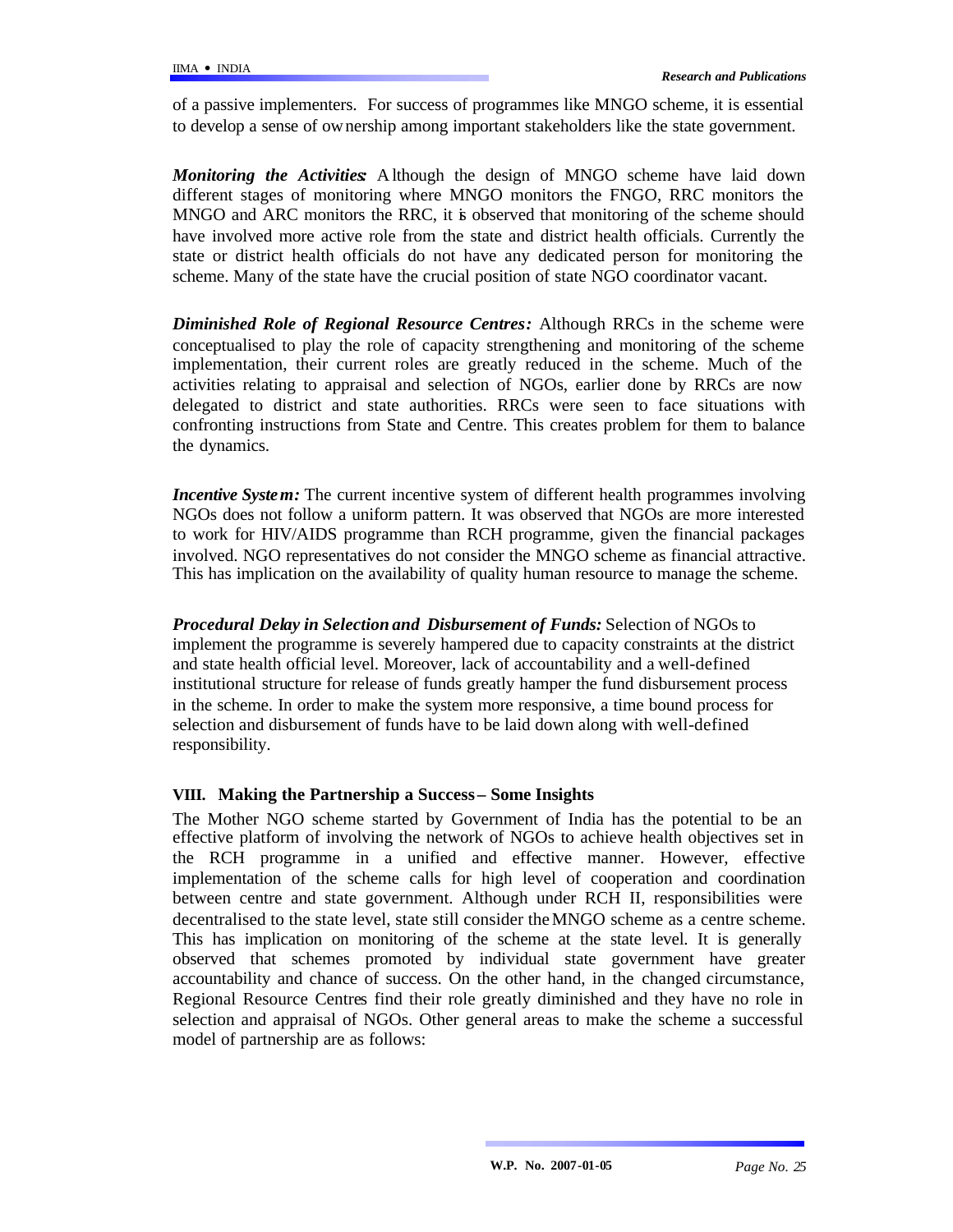### *Delegation of Authority*

Current authority in the scheme leaves scope for ambiguity to scheme implementation. Many of the activities like advertisement for request for proposal and appraisal of NGOs carried out earlier by the RRCs and MNGOs were now performed by the state and district health officials. This is positive step towards decentralisation and delegation.

*In its endeavour to streamline and simplify the procedure for providing assistance to the NGOs, the Department of Family Welfare has evolved a system in which all the small organisations working at the grass-root level are not required to go to the National Capital or State Capitals for getting the assistance. Under this scheme, small organisations at the village, panchayat and block levels are assisted through Mother NGOs.* Chapter 8: Organised Sector and Voluntary Organisations, MOHFW

However, the Regional Resource Centres feel their role has greatly diminished in the changed circumstances. It was argued that due to the heavy workload of the district officials and complicated administrative process, the process of appraisal and selection gets delayed. Moreover, state government consider the MNGO scheme as a centresponsored scheme. Many big states do not have NGO Coordinator, a crucial position required for coordination of the scheme between government and the NGOs. Policy changes without clarifying the roles of various stakeholders under changed situation and without ensuring capacities at implementation levels may defeat the basic purpose and intentions.

## *Financial Autonomy and Decentralisation*

Currently the scheme follows a complicated administrative process for release of the fund. District NGO selection committee receives the compiled proposal (including proposals of the FNGO) from the MNGO, conducts a field and desk appraisal, and sends the proposals to State NGO selection committee. State NGO selection committee waits for all proposals to be received from all districts and convenes a high-level state NGO selection committee meeting which is attended by representative from the Central government apart from different departments of the state government.

The budget for MNGO scheme is small as compared to the total health budget of the state. The states would be in better position to implement this scheme and the powers to develop and design the system of NGO evaluation and release of funds should be delegated to the states. A proper line of accountability can be followed in the programme along with financial autonomy. State and Centre should play the role of supportive supervision in scheme implementation.

### *Building Trust in the System and Accountability*

True sense of partnership cannot be achieved without building trust in the system and proper accountability. Currently the system suffers from distrust among government and NGO sector. Trust and accountability in the system can be developed through democratic decision-making, equitable power distribution, and two-way communication and customer sensitiveness. Both parties have to be open to examination. However, trust and accountability in the system needs capacitated stakeholders.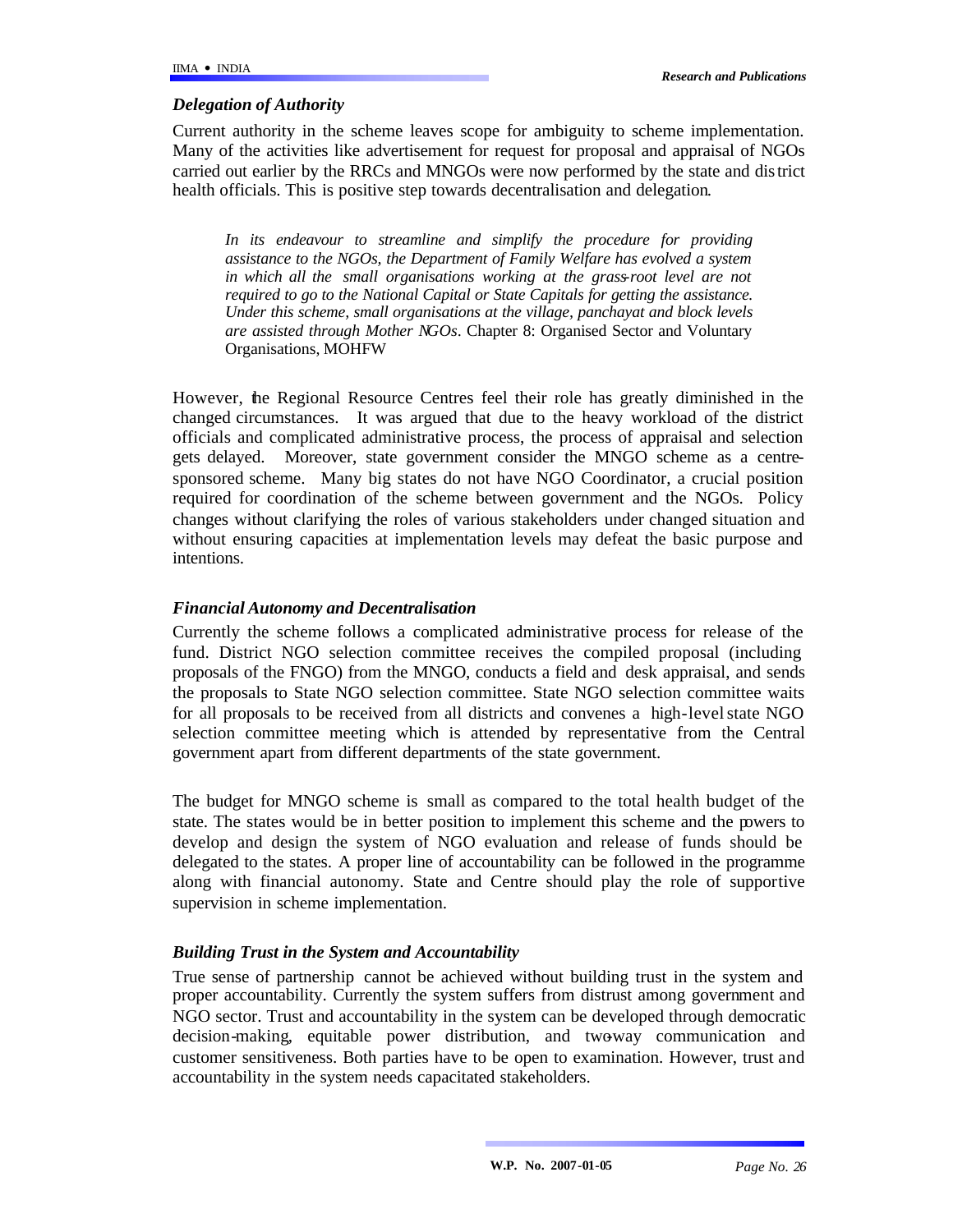l

## *Capacity of Stakeholders*

Capacity of stakeholders in the system is essential to formulate effective partnership. Capacity building has been addressed through training which are more often in the form of in-house presentation of scheme details. Such training has limited impact on the participants. Capacity strengthening needs, in order to be effective, have to focus on: (1) structures, systems and roles, (2) staff and facilities, (3) skills, and (4) tools. Potter and Brough<sup>13</sup> have discussed nine component elements of systemic capacity building and these are as follows:

- · *Performance capacity*: These relate to availability of tools, money, equipment, consumables, etc. to do the job.
- · *Personal capacity*: This includes adequacy of knowledge, skills and confidence of staff to perform job properly. Strengthening of skill mix includes focusing on technical, managerial, interpersonal, gender-sensitivity, or specific role -related skills. Identifying capacity-strengthening needs and providing experience in these areas are critical.
- *Workload capacity*: This focuses on ensuring adequacy of staff positions with broad enough skills and appropriate skill mix to cope with the workload and providing practicable job descriptions.
- Supervisory capacity: This includes specifying the reporting and monitoring systems, describing clear lines of accountability, ability of supervisors to monitor the staff under them and ensuring effective incentives and sanctions available.
- *Facility capacity*: This ensures the appropriateness of training and capacity strengthening effort, making it sure that there is right staff in sufficient number, size of facilities is adequate to handle the service load, and ensuring that staff houses and offices space are adequate to handle the job.
- · *Support service capacity*: This makes sure that laboratories, training institutions, biomedical engineering services, supply organizations, building services, administrative staff, laundries, research facilities, quality control services are adequate and in place.
- · *Systems capacity* : Strengthening this means that flows of information, money and managerial decisions function happens in a timely and effective manner by reducing the lengthy delays for authorization, by proper filing and information systems in use, by ensuring good communication with the community. Developing partnerships and other contracting relationship also forms part of this.
- *Structural capacity*: Ensuring that there are decision-making forums where intersectoral discussion may occur and corporate decisions made, records kept and individuals called to account for non-performance.
- *Role capacity*: This applies to individuals, to teams and to structure such as committees and by giving them the authority and responsibility to make the decisions essential to effective performance, whether regarding schedules, money, staff appointments, etc?

<sup>&</sup>lt;sup>13</sup> Potter C and Brough R. 2004. Systemic capacity building: a hierarchy of needs. Health Policy and Planning, 19 (5): 336 -345.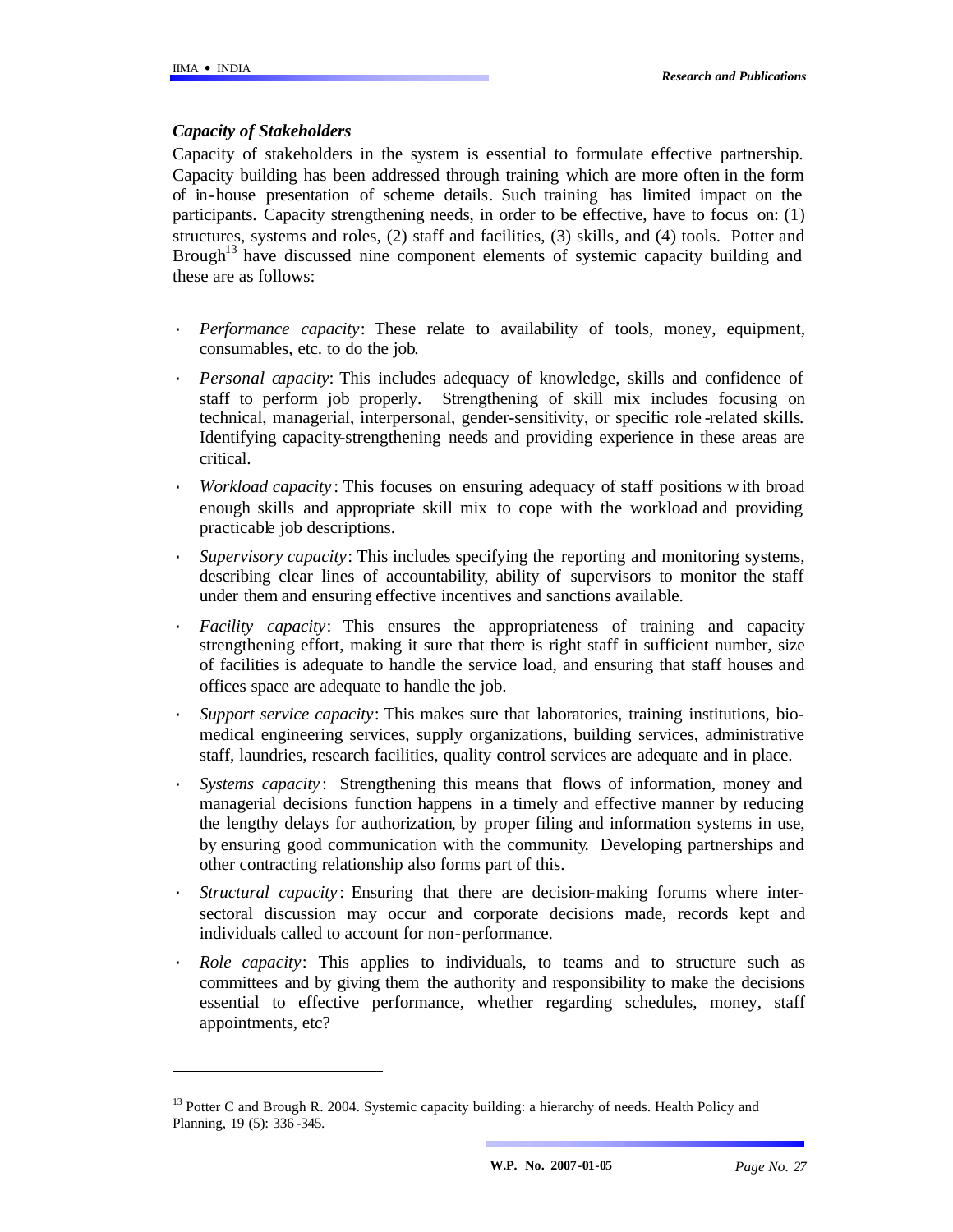### *Effective Integration*

Integration is required both vertical and horizontal. Vertical integration refers to integration between FNGO and MNGO, MNGO and RRC, RRC and ARC, MNGO and District Officials, RRC and State Officials and so on. Horizontal integration refers to integration between the FNGOs, MNGOs and RRCs. Currently the programme has focussed more on vertical integration. Horizontal integration is largely left out and there is a sense of competition among the NGOs to grab more resource and show results.

### *Continuity in the scheme*

Last but not the least, continuity in the scheme is most important for succe ss of the programme. After RCH Phase I, the programme came to a complete halt on ground with no support to NGOs implementing the programme to carry on their activities. With reallocation of work areas, all NGOs had to resubmit proposals and go through sele ction process. The scheme has to come out with some measure to ensure that some funds remains with the NGOs as working money and never gets dried up. This will be used by the NGOs to sustain their activities during the period when the programme is not running.

### **In summing up**

Partnership and contracting has been much talked about in the context of involving nonstate providers in achieving public health objectives, however the former has been basically into rhetoric and the later have been in practice. Some of the conceptual difference between partnership and contract is summarised below:

| <b>Partnership Attributes</b>                             | <b>Contract Attributes</b>     |
|-----------------------------------------------------------|--------------------------------|
| Driven by context                                         | Driven by set rules            |
| Partly written goals                                      | Everything is written down     |
| Partnership is a dynamic process and evolves<br>over time | Contractual relation is static |
| Concern for other party                                   | Control and monitoring         |
| Trust                                                     | Control                        |

Lastly, although contracting is a form of partnership, true partnership is an involved affair with participation of all stakeholders in the process. While in contracting practices in the health sector, government expects a certain level of activities to be done by the private sector, in partnership the government gets involved with the private parties to tackle public health problems. Partnership dwells on a level playing field for both the parties. However, developing partnership in the programme is an involved task, which demands greater delegation of authority, financial autonomy, and faith in partners, accountability and capacity in the system. Current state of the MNGO scheme does not instil confidence on a fruitful partnership. The essential attributes of partnership in the health sector, particularly in the context of MNGO scheme will demand attention to many of the issues discussed in this paper.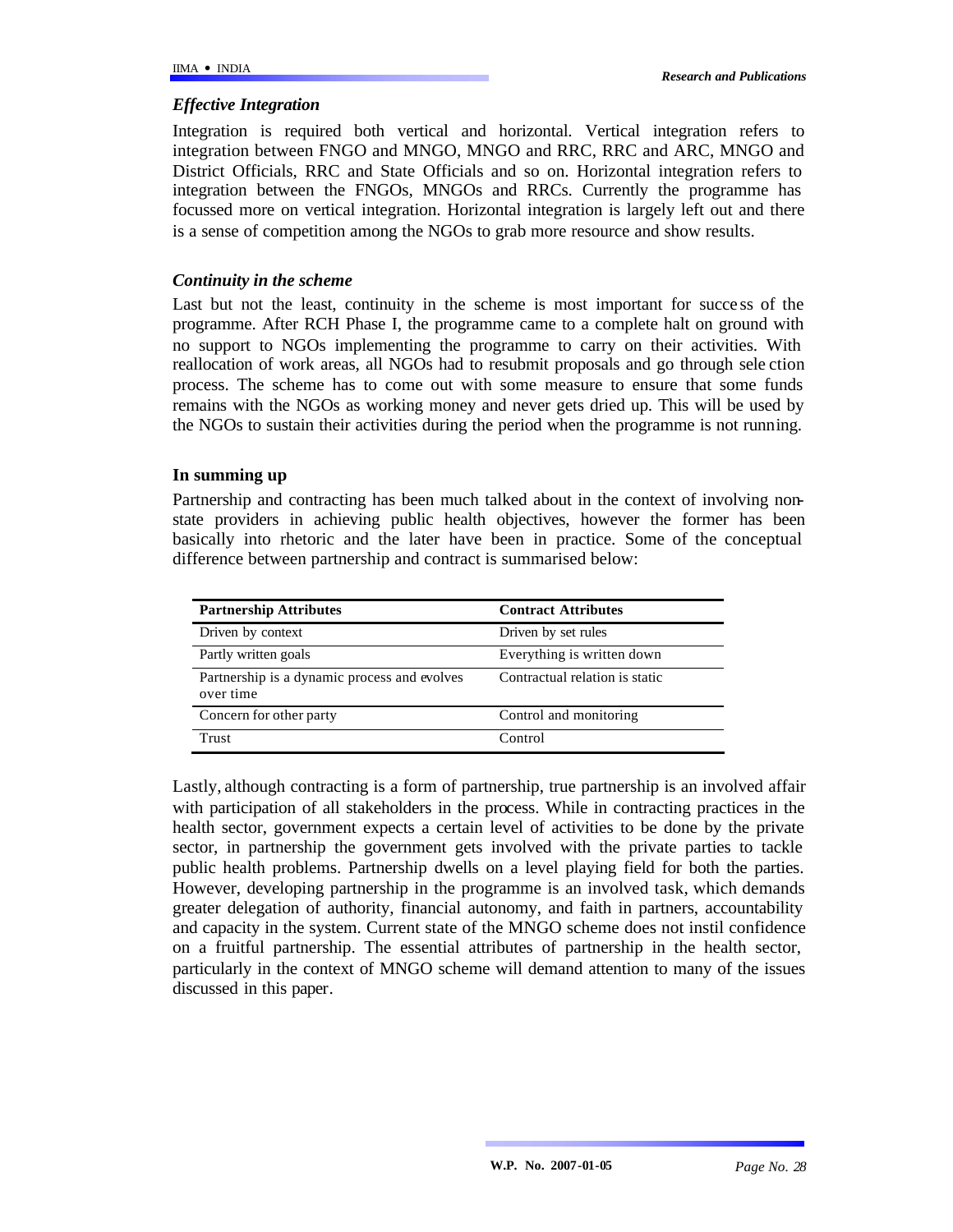| <b>Name</b>                                         | <b>Outreach states/ Regions/ UT</b>  |
|-----------------------------------------------------|--------------------------------------|
| Voluntary Health Association of India               | Delhi, Himachal Pradesh, Rajasthan,  |
| (VHAI)                                              | Uttaranchal, Jammu and Kashmir       |
| Child in Need Institute (CINI)                      | West Bengal, Jharkhand and Andaman   |
|                                                     | Nicobar Islands                      |
| Family Planning Association of India (FPAI)         | Maharashtra and Madhya Pradesh       |
| Gandhigram Institute of Rural Health and            | Karnataka, Tamil Nadu, Kerala and    |
| <b>Family Welfare</b>                               | Lakshwadeep                          |
| Centre for Health Education, Training and           | Gujarat, Union territories of Daman, |
| Nutrition Awareness (CHETNA)                        | Diu, Dadra and Nagar Haveli          |
| <b>Hindustan Latex Family Planning Promotion</b>    | Andhra Pradesh                       |
| Trust (HLFPPT)                                      |                                      |
| Mamta Health Institute for Mother and Child         | Punjab, Haryana and Chandigarh       |
| (MAMTA)                                             |                                      |
| Population Foundation of India (PFI)                | Bihar and Chattisgarh                |
| <b>State Innovation in Family Planning Services</b> | <b>Uttar Pradesh</b>                 |
| Project Agency (SIFPSA)                             |                                      |
| <b>Assam Voluntary Health Association</b>           | Assam, Tripura, Arunachal Pradesh,   |
|                                                     | Nagaland, Manipur, Mizoram, Sikkim   |

#### **Exhibit 1: Regional Resource Centres and Allotted States**

The first four are the old RRCs.

### **Exhibit 2: A Note on Study Methodology**

#### **Selection of Organisation**

For purpose of the study, three Regional Resource Centres were identified as entry point for studying the Mother NGOs. We conducted the study through the newly created RRCs. The reason because all the new RRCs have started functioning since last 1 year only and many of them are grabbling with problems to cope up to the increased role of RCH II programme. Learning about the difficulties and ways to deal with the problem at this stage will give good insight into further fine tuning the programme and addressing its immediate concerns.

The two RRCs selected for the study are:

- 1. CHETNA, Gujarat
- 2. Mamta Health Institute for Mother and Child; and
- 3. Voluntary Health Association of Assam

Mother NGOs visited:

- 1. SWACH, Haryana
- 2. Haryana Nav Yuvak Samiti, Haryana
- 3. Rural Women Upliftment Association of Assam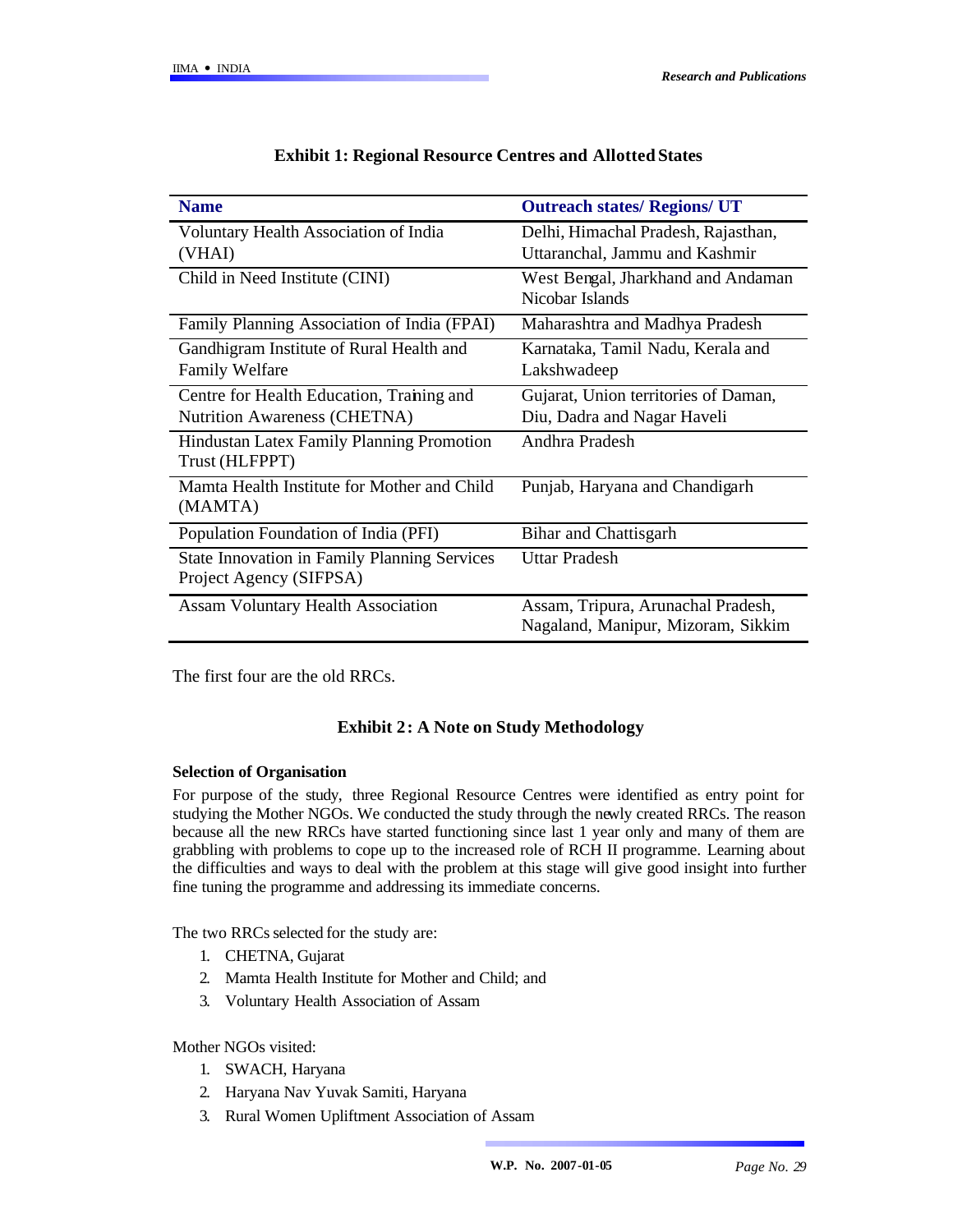## **CHETNA**

CHETNA has been identified as a RRC for Gujarat and Union Territory of Daman, Diu, Dadra and Nagar Haveli since October 2004 to reduce child mortality and improve maternal and women's health by promoting improved access to gender sensitive quality health services. A fourmember team work for the RRC within the ambit of the parent organization. In order to bridge gap by ensuring uniformity in messages, improve networking, enhance trust, transparency and accountability, CHETNA RRC organised regional GO-NGO workshops in six regions of Gujarat State.

### **Mamta Health Institute for Mother and Child**

MAMTA is a national level NGO, started in 1990, committed to integrated health and development issues in the context of poverty, gender and rights with 'life cycle approach'. The organization has evolved to expand its operations into newer areas including adolescent health, education, entrepreneurship development and empowerment of the young people with a thrust on community participation for better health outcomes. Mamta has been recognised as the Regional Resource Centre in Reproductive and Child Health by the Ministry of Health and Family Welfare, Government of India for the states of Punjab, Haryana and Chandigarh in 2005. However, in terms of activities and networking, Mamta has been relatively new in the states of Punjab and Haryana. The organisation has set up an office at Chandigarh with staff complement to coordinate the RRC activities. The primary responsibility of RRC is to provide technical assistance for capacity building of all stakeholders under the NGO scheme. It also envisages coordinating Best Practice Centre (BPC) as specialised institutions to provide technical resources in adolescent health, gender issues and exclusive breast-feeding. Three mother NGOs from Haryana, two from Punjab and one from Chandigarh are linked to the RRC. They in turn are linked to a number of Field NGOs per district. List of MNGO and

### **Voluntary Health Association of Assam**

Voluntary Health Association of Assam was started in 1990 by promoting the preventive aspects of community health through capacitating voluntary organisations and creating a network of likeminded grass-root level organisations working towards a common mandate of bringing about positive change in vital aspects of the socio-economic fibre of life of communities. During RCH Phase I, VHAA worked as one of the MNGO in Assam with Child in Need Institute (CINI) playing the role of RRC. From Phase II, VHAA have taken up the role of RRC for north-eastern states. 11 Mother NGOs from seven north-eastern states were associated with the RRC.